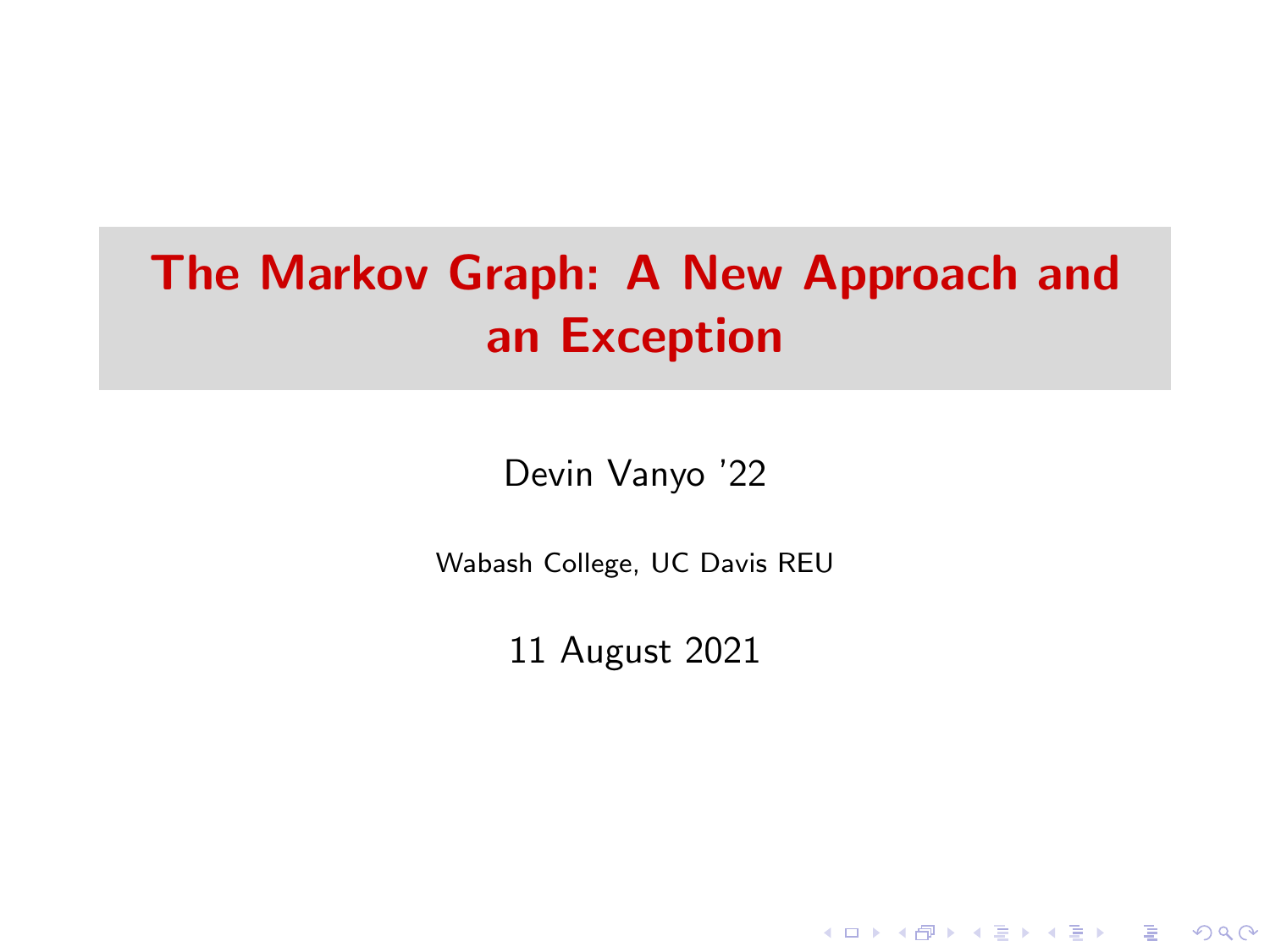

[Project Background](#page-6-0)

[New Approach with Parabolic Cycles](#page-15-0)

KO K K Ø K K E K K E K V K K K K K K K K K

[A Found Exception](#page-27-0)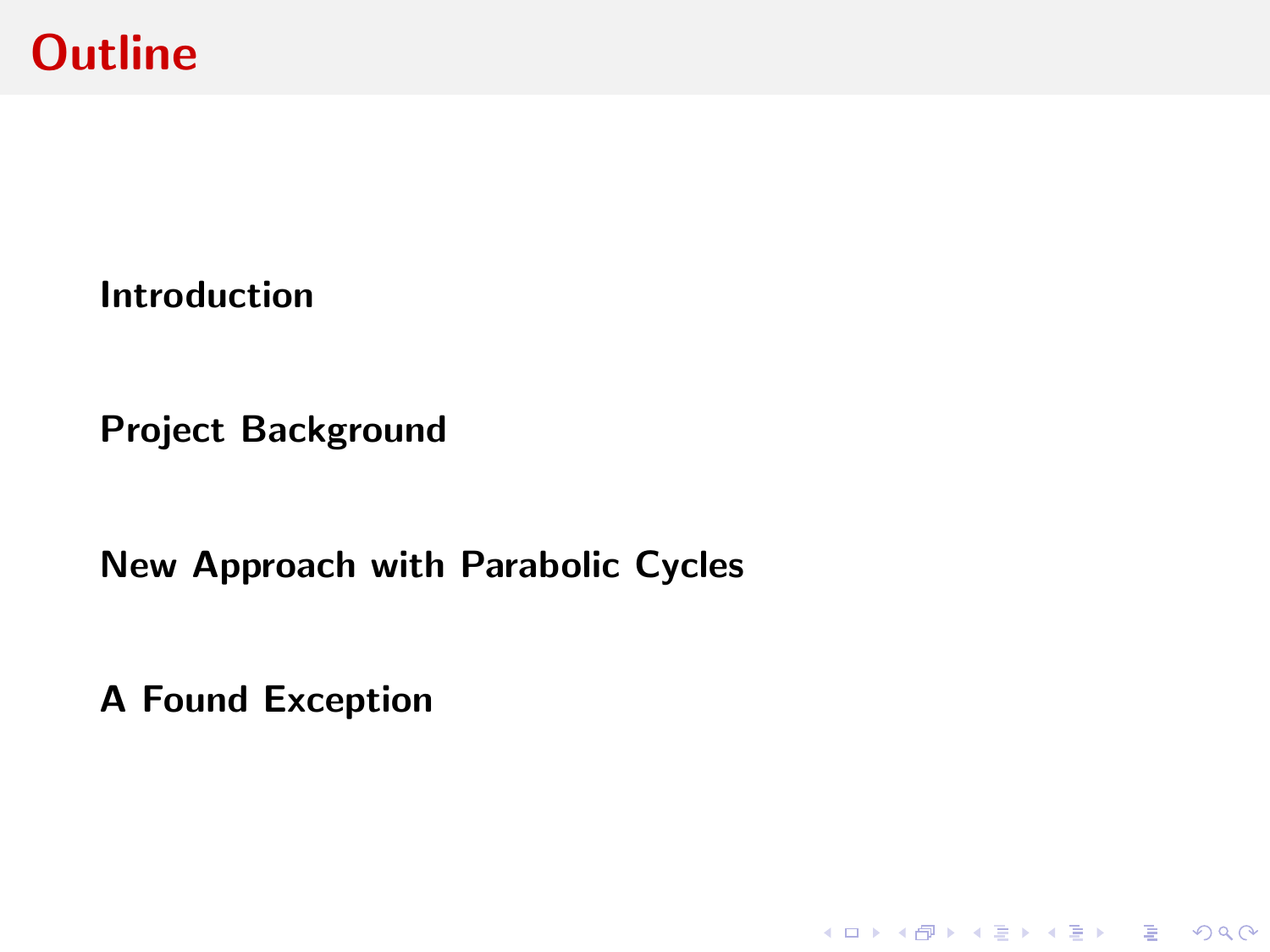#### <span id="page-2-0"></span>Markov Equation

$$
x_1^2 + x_2^2 + x_3^2 - 3x_1x_2x_3 = 0
$$

KO K K Ø K K E K K E K V K K K K K K K K K

 $\blacktriangleright$  Markov Triple: integer solution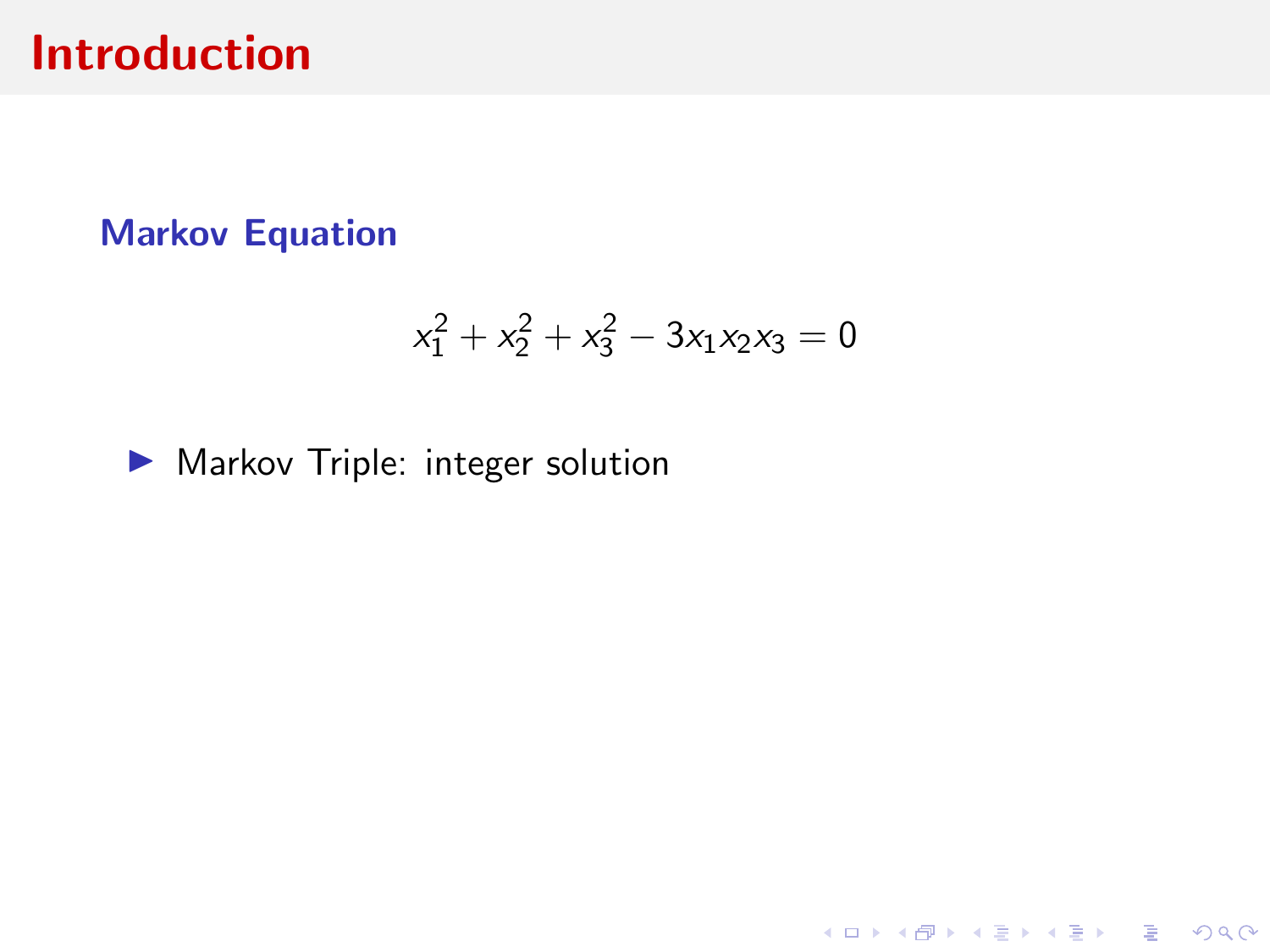#### Markov Equation

$$
x_1^2 + x_2^2 + x_3^2 - 3x_1x_2x_3 \equiv 0 \mod p
$$

K ロ ▶ K @ ▶ K 할 ▶ K 할 ▶ | 할 | © 9 Q @

#### $\blacktriangleright$  Markov Triple: integer solution

 $\blacktriangleright$  Reduction: modulo a prime p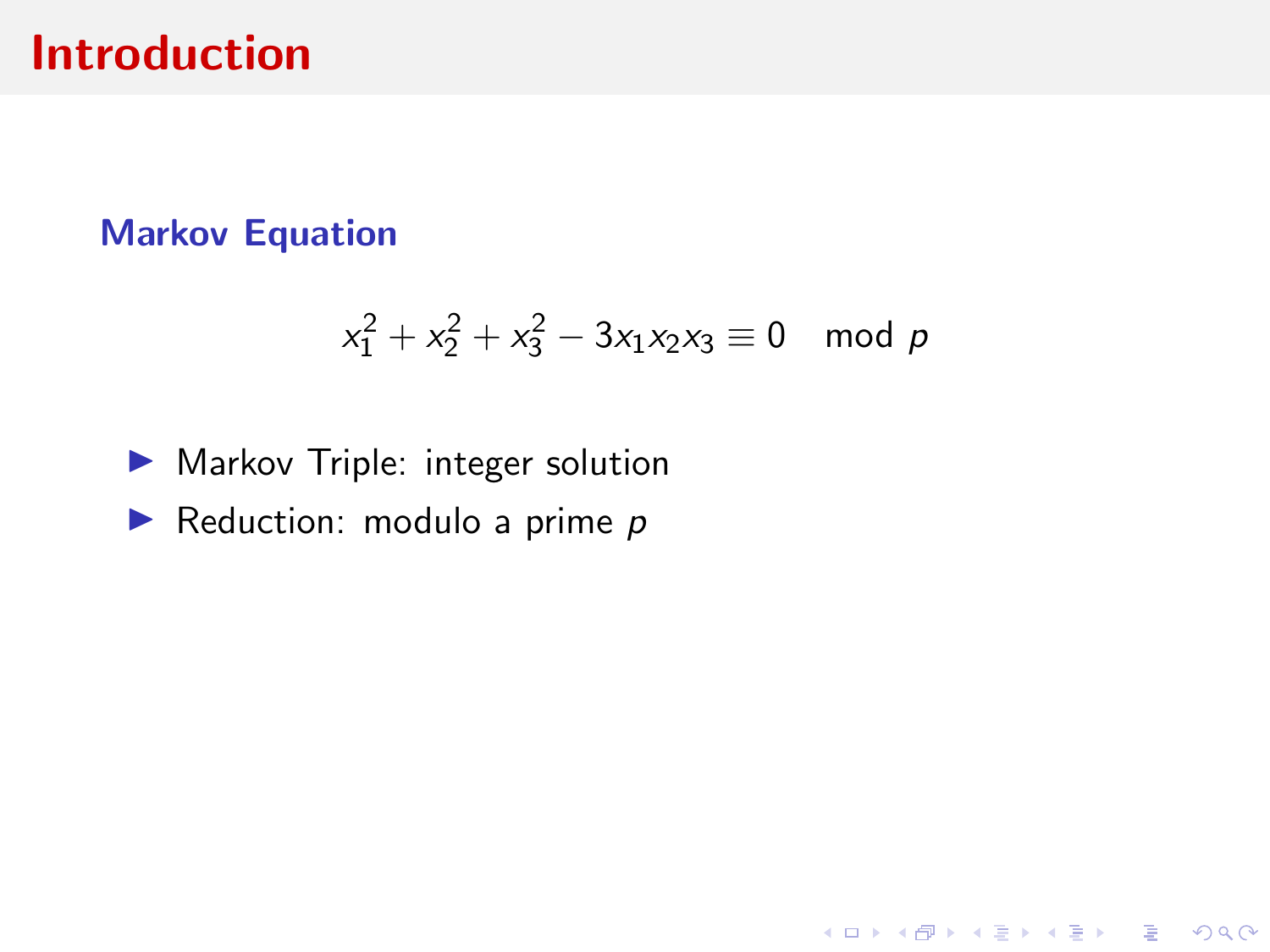#### Markov Equation

$$
x_1^2 + x_2^2 + x_3^2 - 3x_1x_2x_3 \equiv 0 \mod p
$$

**KORK ERKER ADAM ADA** 

- $\blacktriangleright$  Markov Triple: integer solution
- $\blacktriangleright$  Reduction: modulo a prime p
- $\blacktriangleright$   $\hat{G}_p$ : a graph vertices are Markov triples (mod p)
	- ▶ DRIVING PROJECT GOAL: Is  $\hat{G}_p$  connected?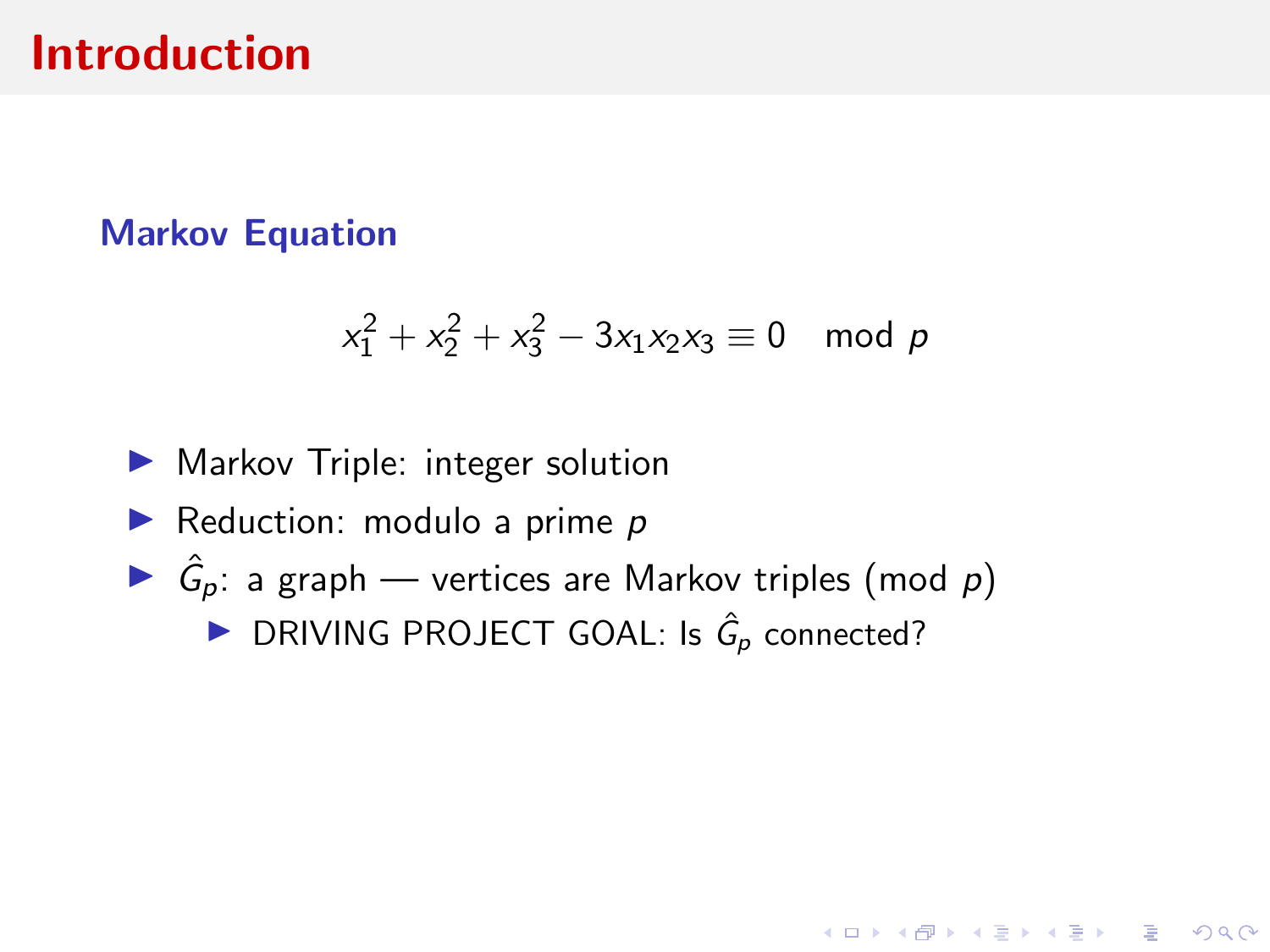#### Markov Equation

$$
x_1^2 + x_2^2 + x_3^2 - 3x_1x_2x_3 \equiv 0 \mod p
$$

#### $\blacktriangleright$  Markov Triple: integer solution

- $\blacktriangleright$  Reduction: modulo a prime p
- $\blacktriangleright$   $\hat{G}_p$ : a graph vertices are Markov triples (mod p)
	- ▶ DRIVING PROJECT GOAL: Is  $\hat{G}_p$  connected?
- ▶ Bourgain, Gamburd, and Sarnak (BGS): one approach to connectivity — growing a certain known connected component ("the cage")

**KORKARYKERKER POLO**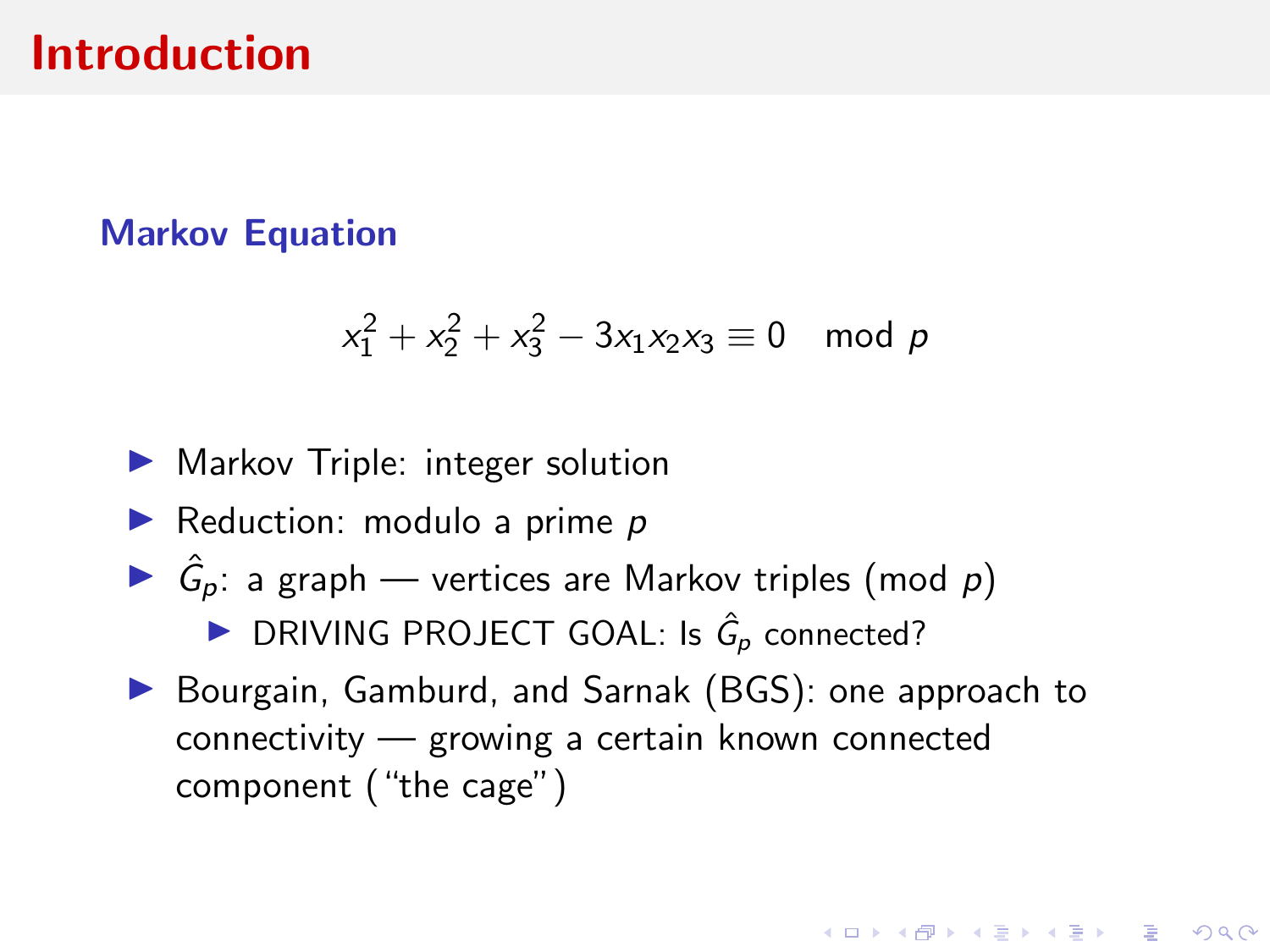### <span id="page-6-0"></span>Functions Preserving Markov Triples Involutions:

$$
R_1(x_1, x_2, x_3) = (3x_2x_3 - x_1, x_2, x_3)
$$
  
\n
$$
R_2(x_1, x_2, x_3) = (x_1, 3x_1x_3 - x_2, x_3)
$$
  
\n
$$
R_3(x_1, x_2, x_3) = (x_1, x_2, 3x_1x_2 - x_3)
$$

Rotations:

$$
rot_{x_1}(x_1, x_2, x_3) = (x_1, x_3, 3x_1x_3 - x_2)
$$
  

$$
rot_{x_2}(x_1, x_2, x_3) = (3x_2x_1 - x_3, x_2, x_1)
$$
  

$$
rot_{x_3}(x_1, x_2, x_3) = (x_2, 3x_3x_2 - x_1, x_3)
$$

KO K K Ø K K E K K E K V K K K K K K K K K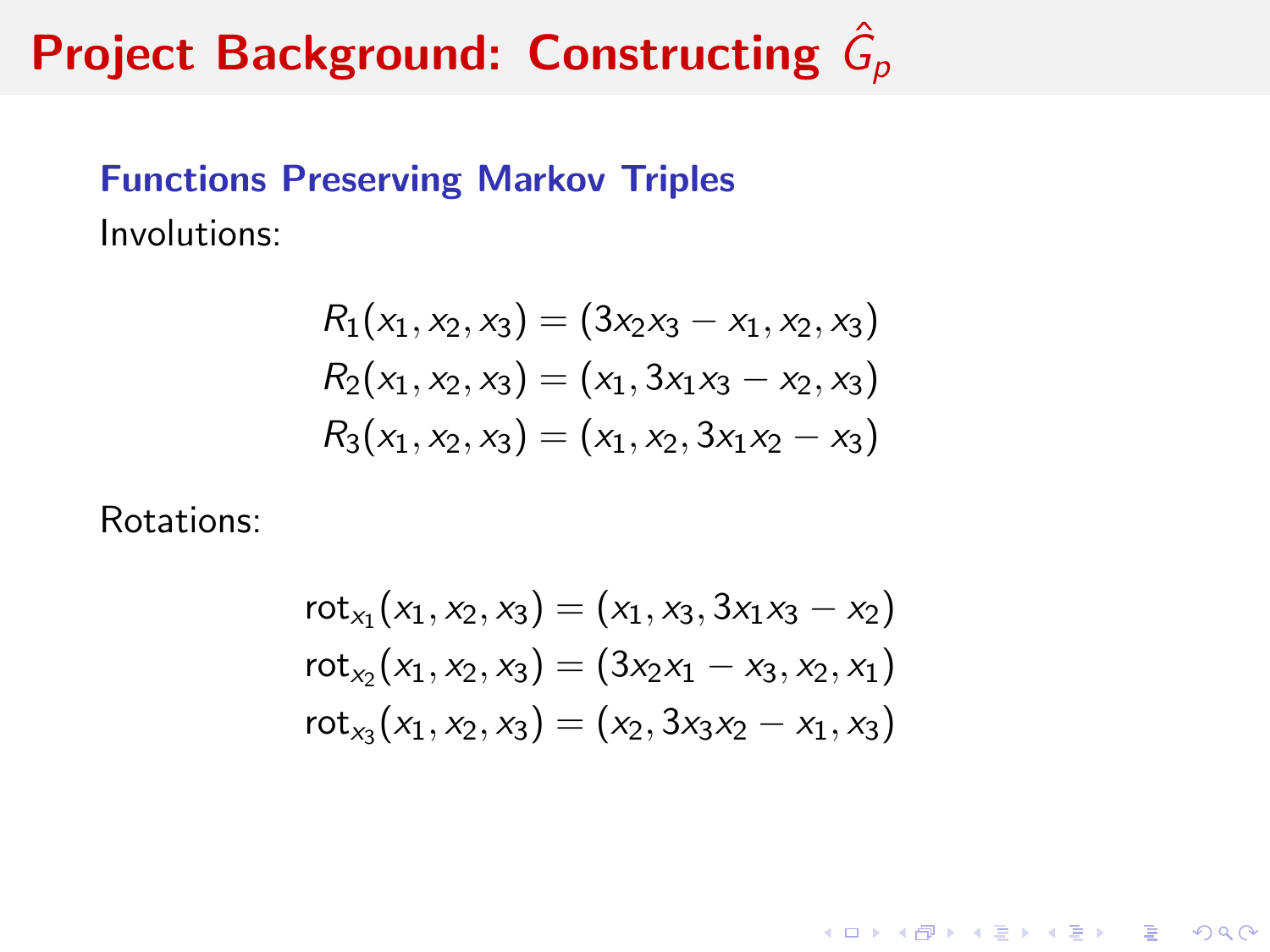### Functions Preserving Markov Triples Involutions:

$$
R_1(x_1, x_2, x_3) = (3x_2x_3 - x_1, x_2, x_3)
$$
  
\n
$$
R_2(x_1, x_2, x_3) = (x_1, 3x_1x_3 - x_2, x_3)
$$
  
\n
$$
R_3(x_1, x_2, x_3) = (x_1, x_2, 3x_1x_2 - x_3)
$$

Rotations:

$$
rot_{x_1}(x_1, x_2, x_3) = (x_1, x_3, 3x_1x_3 - x_2)
$$
  

$$
rot_{x_2}(x_1, x_2, x_3) = (3x_2x_1 - x_3, x_2, x_1)
$$
  

$$
rot_{x_3}(x_1, x_2, x_3) = (x_2, 3x_3x_2 - x_1, x_3)
$$

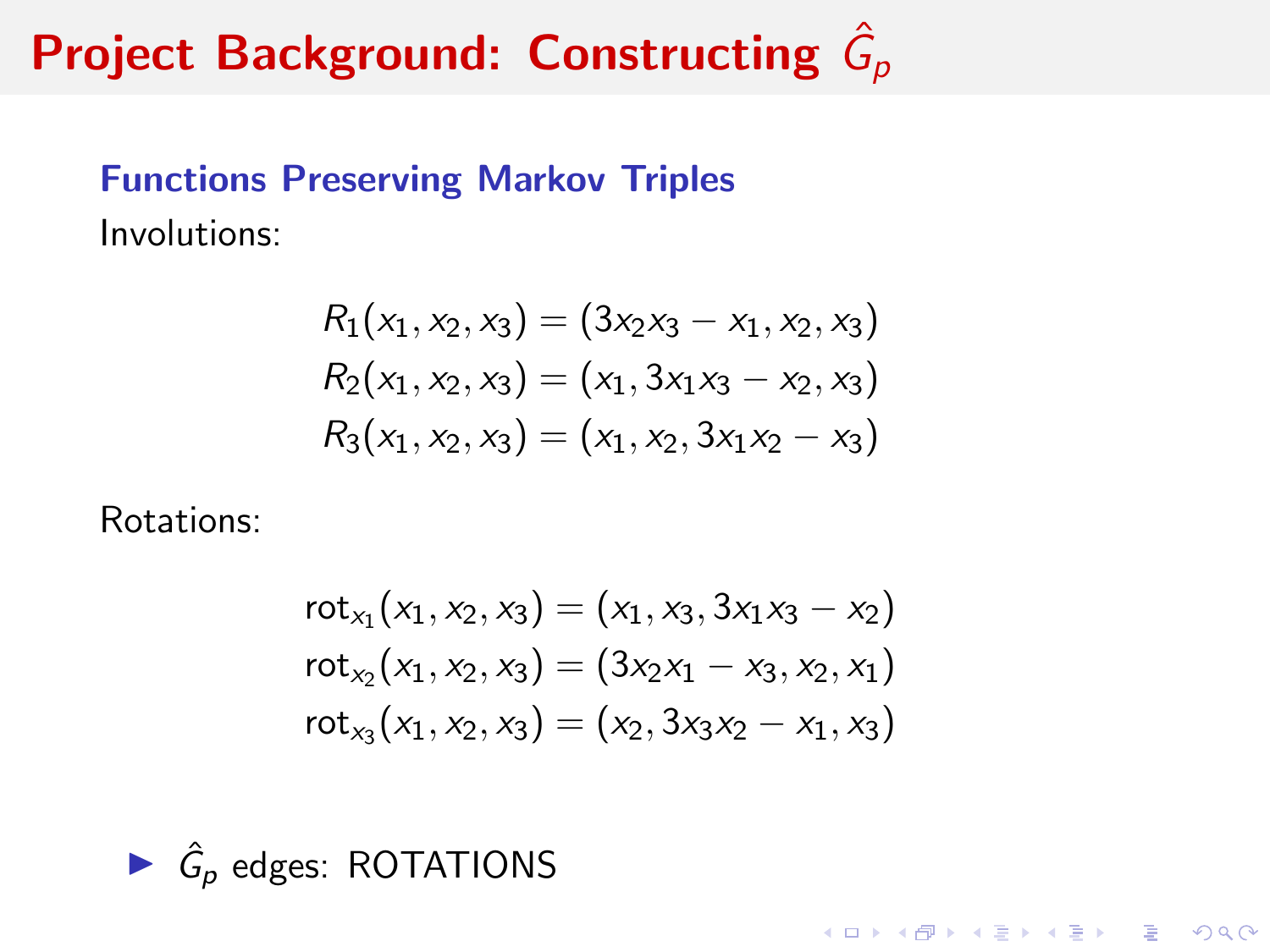#### Example

Let  $p = 13$ . Rotation:

 $\blacktriangleright$  Markov Triple:  $(3, 0, 11)$ 

$$
3^2 + 0^2 + 11^2 - 3(3)(0)(11) = 130 \equiv 0 \mod 13
$$

$$
\blacktriangleright \;\text{rot}_3(3,0,11) = (3,11,3(3)(11)-0) \equiv (3,11,8)
$$

$$
32+112+82-3(3)(11)(8) = 194-792 = -598 = -46(13) \equiv 0
$$
  
mod 13

K ロ ▶ K 個 ▶ K 할 ▶ K 할 ▶ 이 할 → 9 Q Q →

$$
\blacktriangleright
$$
 (3, 11, 8) is a Markov Triple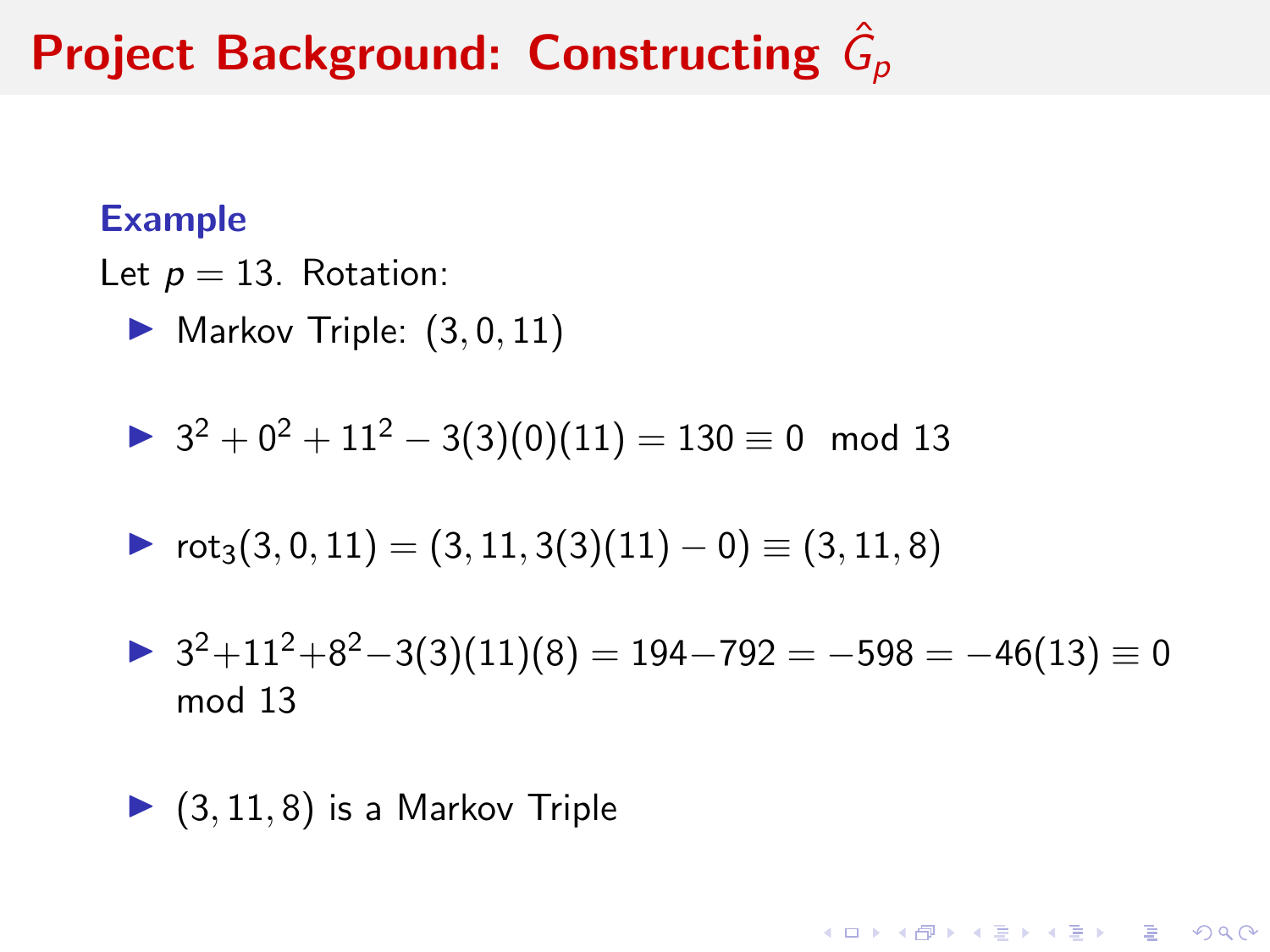$$
\hat{G}_p \text{ for } p = 3, 5, \text{ and } 7
$$



メロトメ 御 トメ 差 トメ 差 ト

重

 $2990$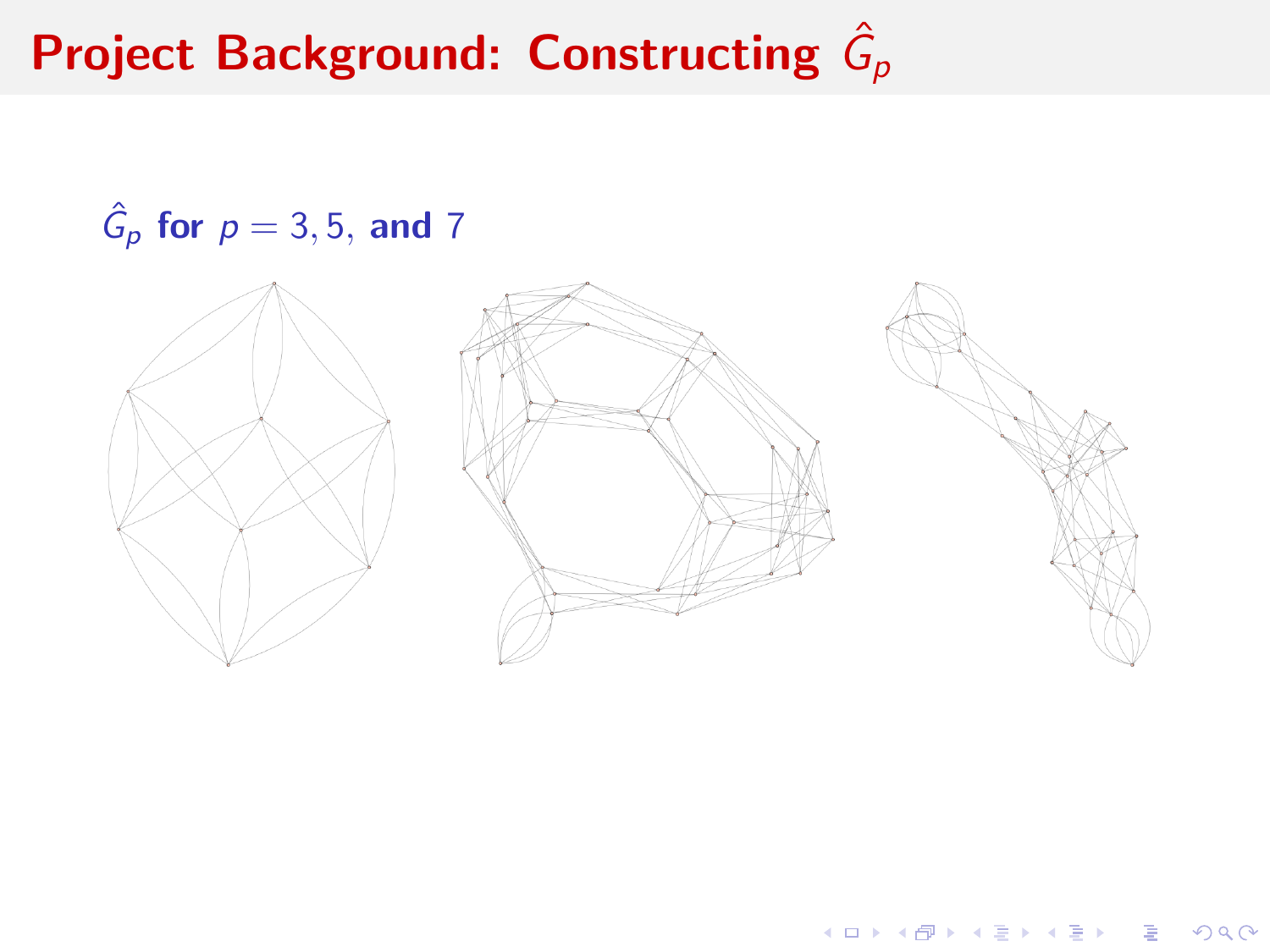$$
\hat{G}_p \text{ for } p = 3, 5, \text{ and } 7
$$



イロト 不優 トイ磨 トイ磨 トー 磨っ

 $2990$ 

Question: But why rotations?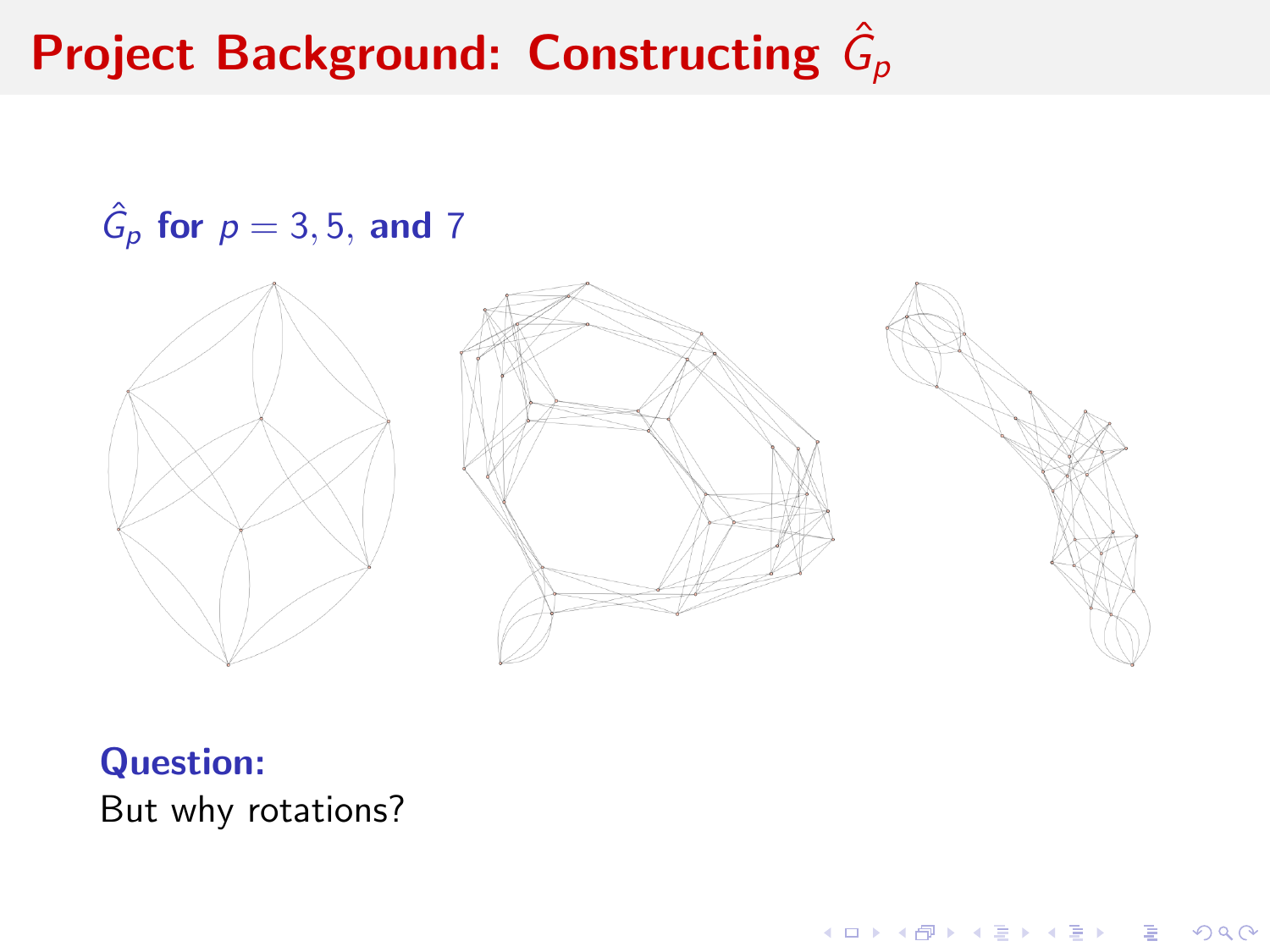## Project Background: Introducing Order

#### Rotations as Matrices

$$
\begin{array}{ll}\n\blacktriangleright & \text{rot}_{x_1} \binom{x_2}{x_3} = \binom{0 & 1}{-1 & x} \binom{x_2}{x_3}, \text{ where } x = 3x_1 \\
\blacktriangleright & \text{rot}_{x_1} (x_1, x_2, x_3) = (x_1, x_3, 3x_1x_3 - x_2)\n\end{array}
$$

K ロ ▶ K @ ▶ K 할 ▶ K 할 ▶ | 할 | ⊙Q @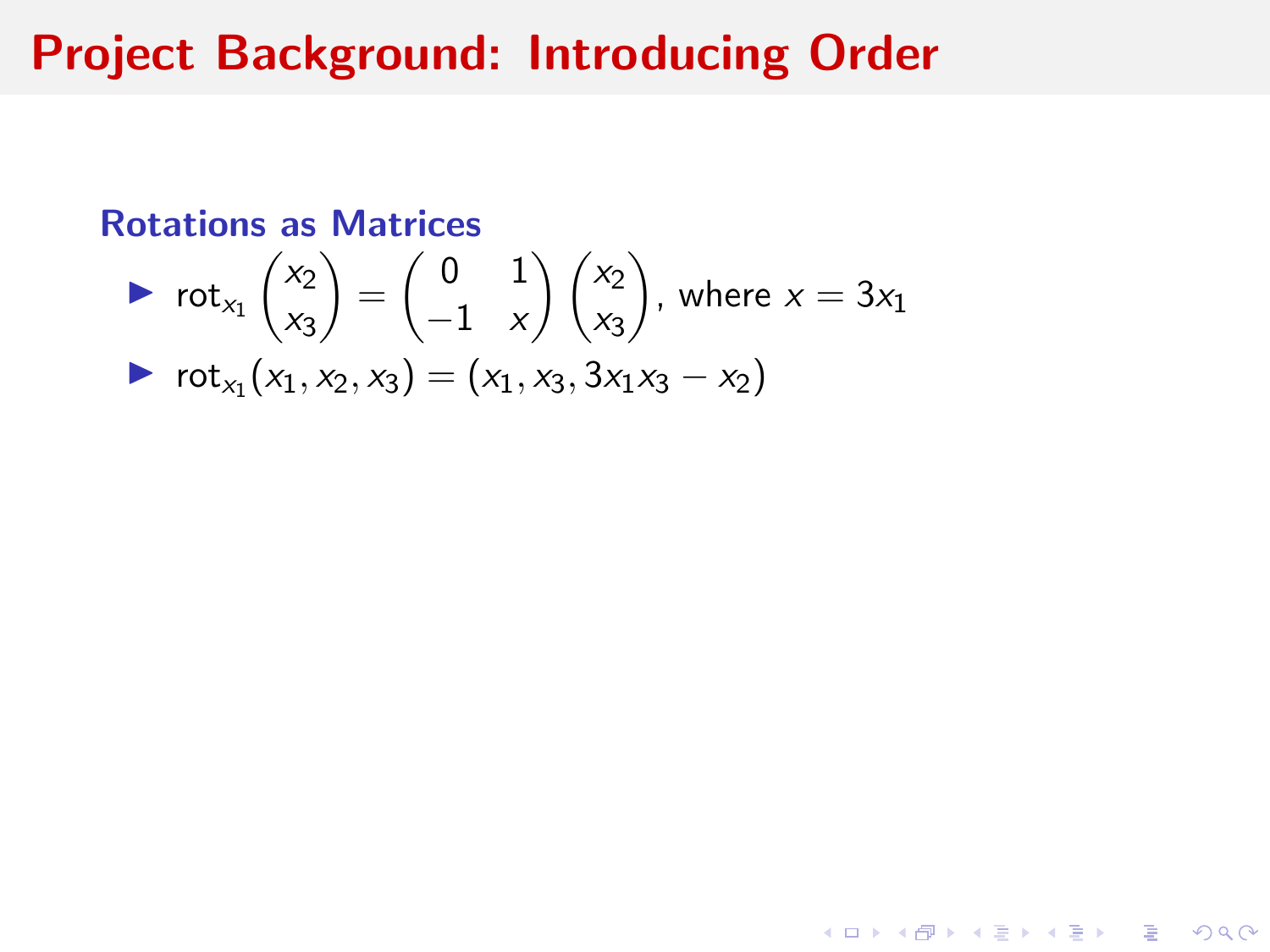## Project Background: Introducing Order

#### Rotations as Matrices

$$
\begin{aligned}\n\triangleright \ \ \cot_{x_1} \binom{x_2}{x_3} &= \binom{0 \ 1}{-1 \ x} \binom{x_2}{x_3}, \ \text{where } x = 3x_1 \\
\triangleright \ \ \cot_{x_1} (x_1, x_2, x_3) &= (x_1, x_3, 3x_1x_3 - x_2) \\
\end{aligned}
$$

**Kロトメ部トメミトメミト ミニのQC**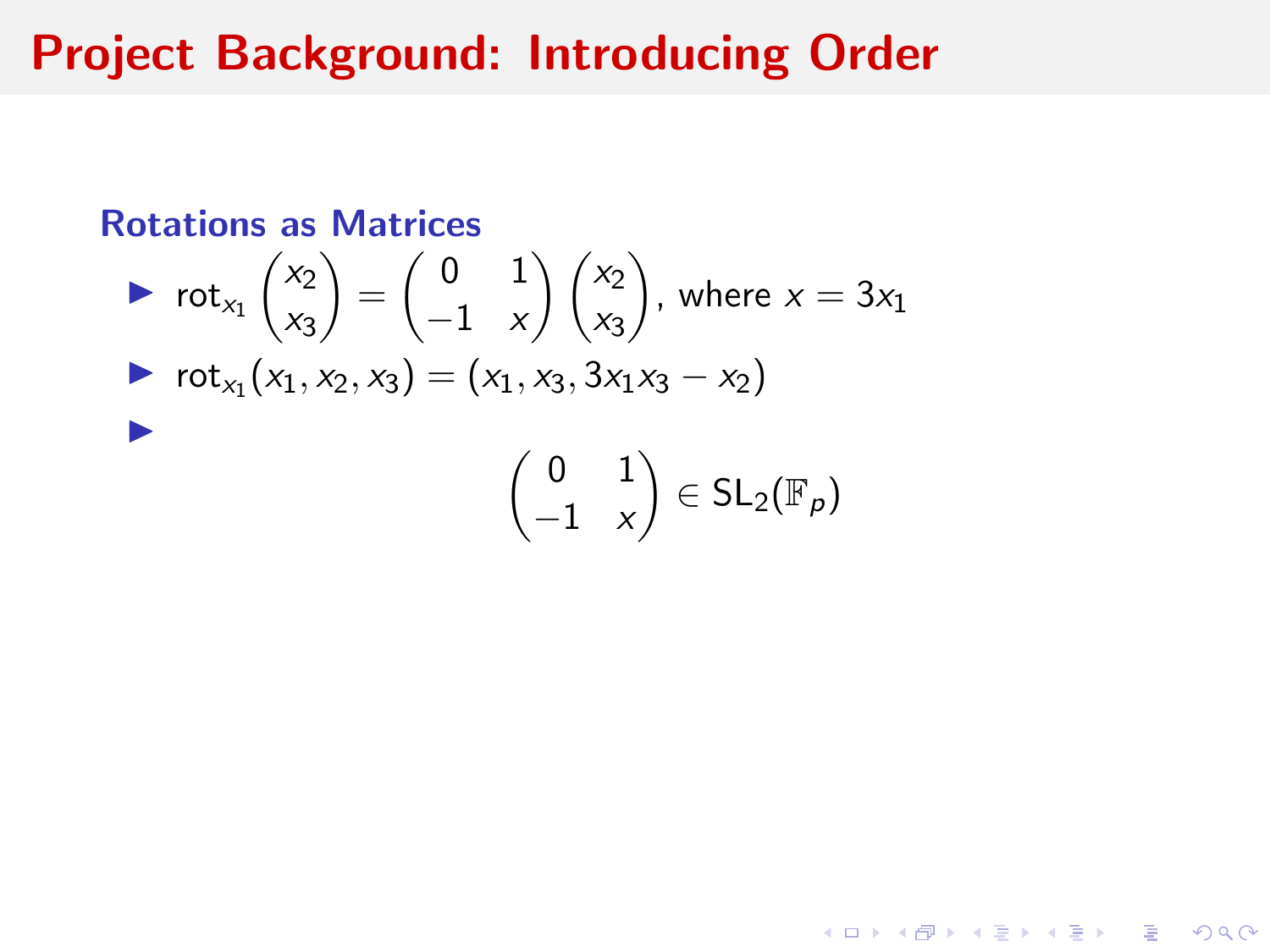### Project Background: Introducing Order

#### Rotations as Matrices

$$
\begin{aligned}\n\triangleright \text{ rot}_{x_1} \begin{pmatrix} x_2 \\ x_3 \end{pmatrix} &= \begin{pmatrix} 0 & 1 \\ -1 & x \end{pmatrix} \begin{pmatrix} x_2 \\ x_3 \end{pmatrix}, \text{ where } x = 3x_1 \\
\triangleright \text{ rot}_{x_1} (x_1, x_2, x_3) &= (x_1, x_3, 3x_1x_3 - x_2) \\
\end{pmatrix} \\
\bigg(\begin{pmatrix} 0 & 1 \\ -1 & x \end{pmatrix} \in \text{SL}_2(\mathbb{F}_p)\n\end{aligned}
$$

**In The order** of some  $x \in \{0, ..., p-1\}$  is the order of the rotation matrix of x in the group  $SL_2(\mathbb{F}_p)$ . (This is finite.)

- **Drbit** of a rotation on a Markov triple: All triples obtained by iteratively applying the rotation to some Markov triple.
- An  $x$  of "maximum" order is **maximal**.
- $\triangleright$  Order of a *triple*: largest order of its components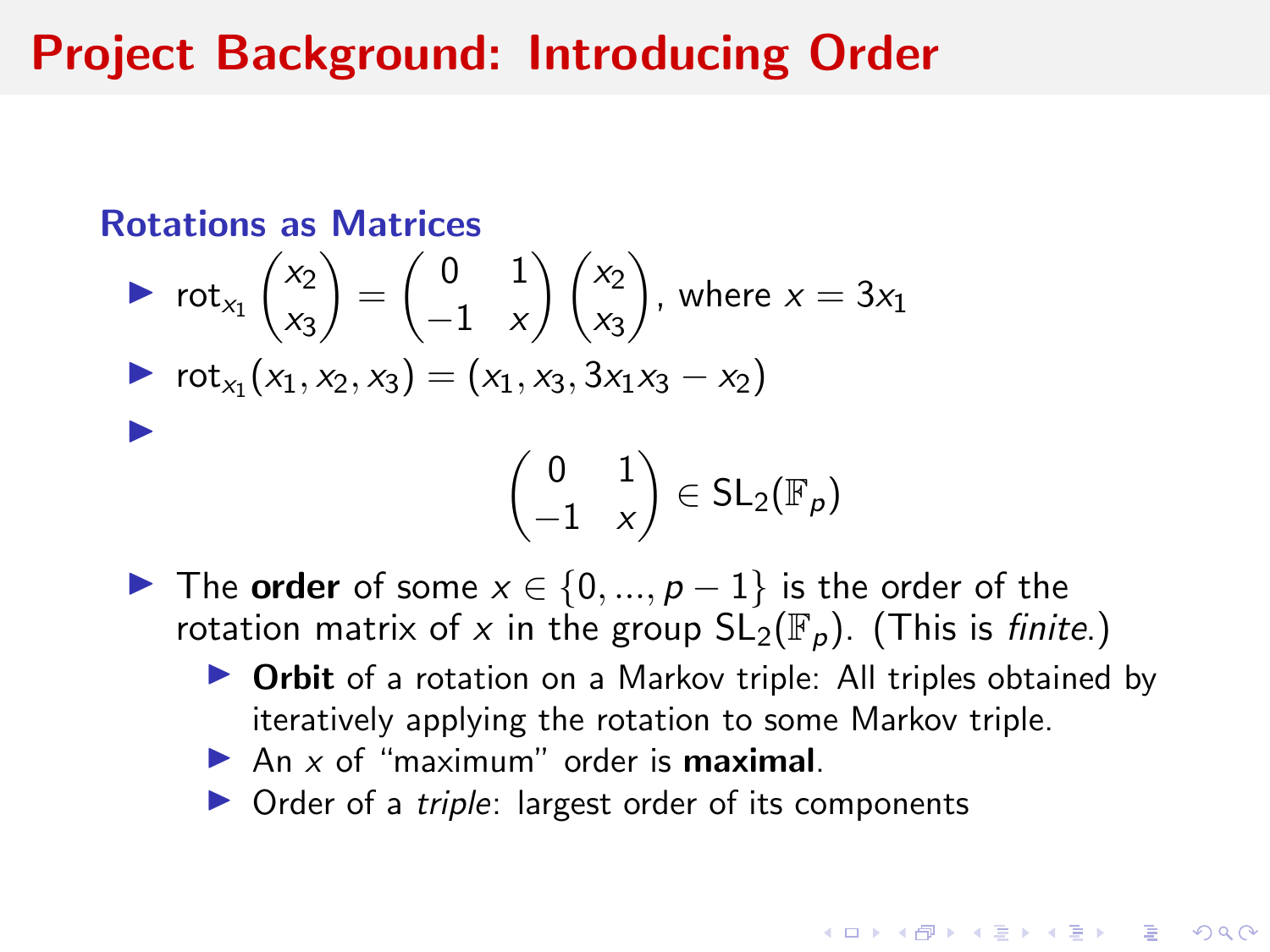## <span id="page-14-0"></span>Project Background: The Cage

The Cage: all MAXIMAL Markov triples Theorem (Bourgain-Gamburd-Sarnak) The cage is connected in  $\hat{G}_{\bm p}$ .



**KORKARYKERKER POLO**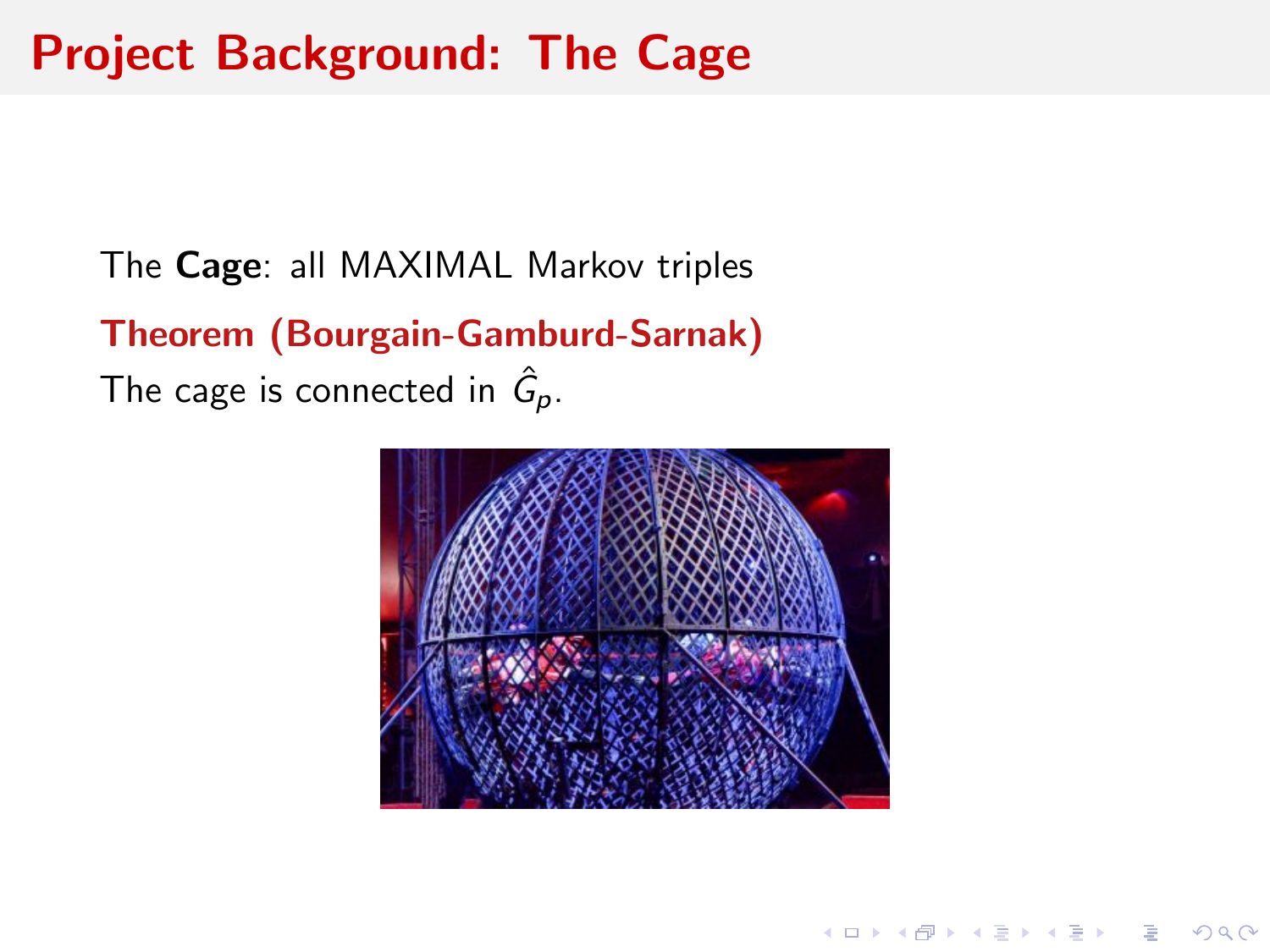### <span id="page-15-0"></span>Organizing Markov Triples

 $\triangleright$   $C_1(a)$ : All Markov triples with first coordinate equal to a (BGS).

$$
\blacktriangleright
$$
 E.g. for  $p = 7$ ,

 $C_1(2) = \{(2, 1, 1), (2, 1, 5), (2, 2, 6), (2, 5, 1), (2, 6, 2), (2, 6, 6)\}\$ 

**KORKAR KERKER SAGA** 

 $\blacktriangleright$  Add in rotations...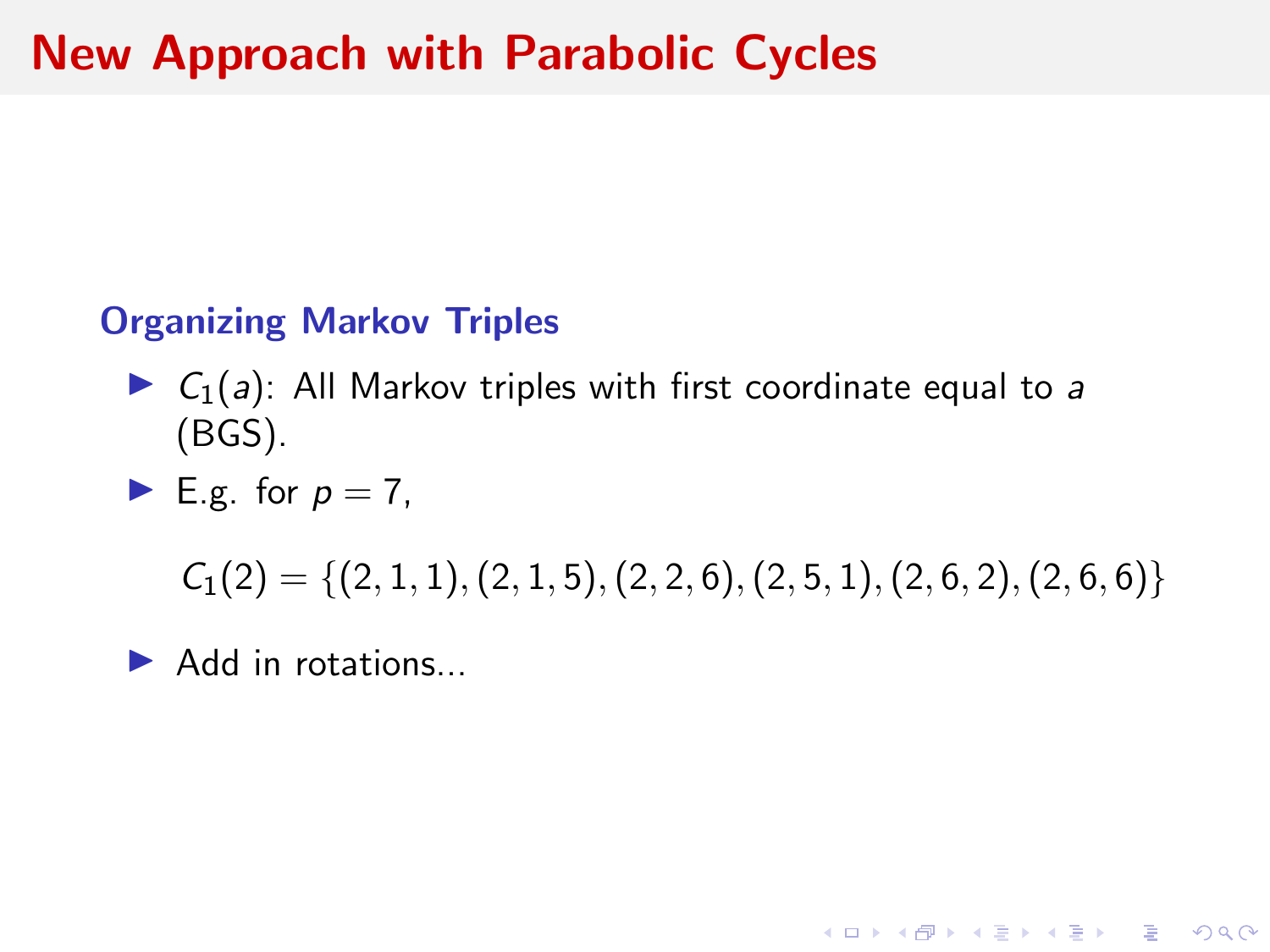

È

 $299$ 

**Arrows: rota[tio](#page-15-0)[ns](#page-17-0) (rot<sub>a</sub>, "jumping" rotations[\)](#page-15-0)**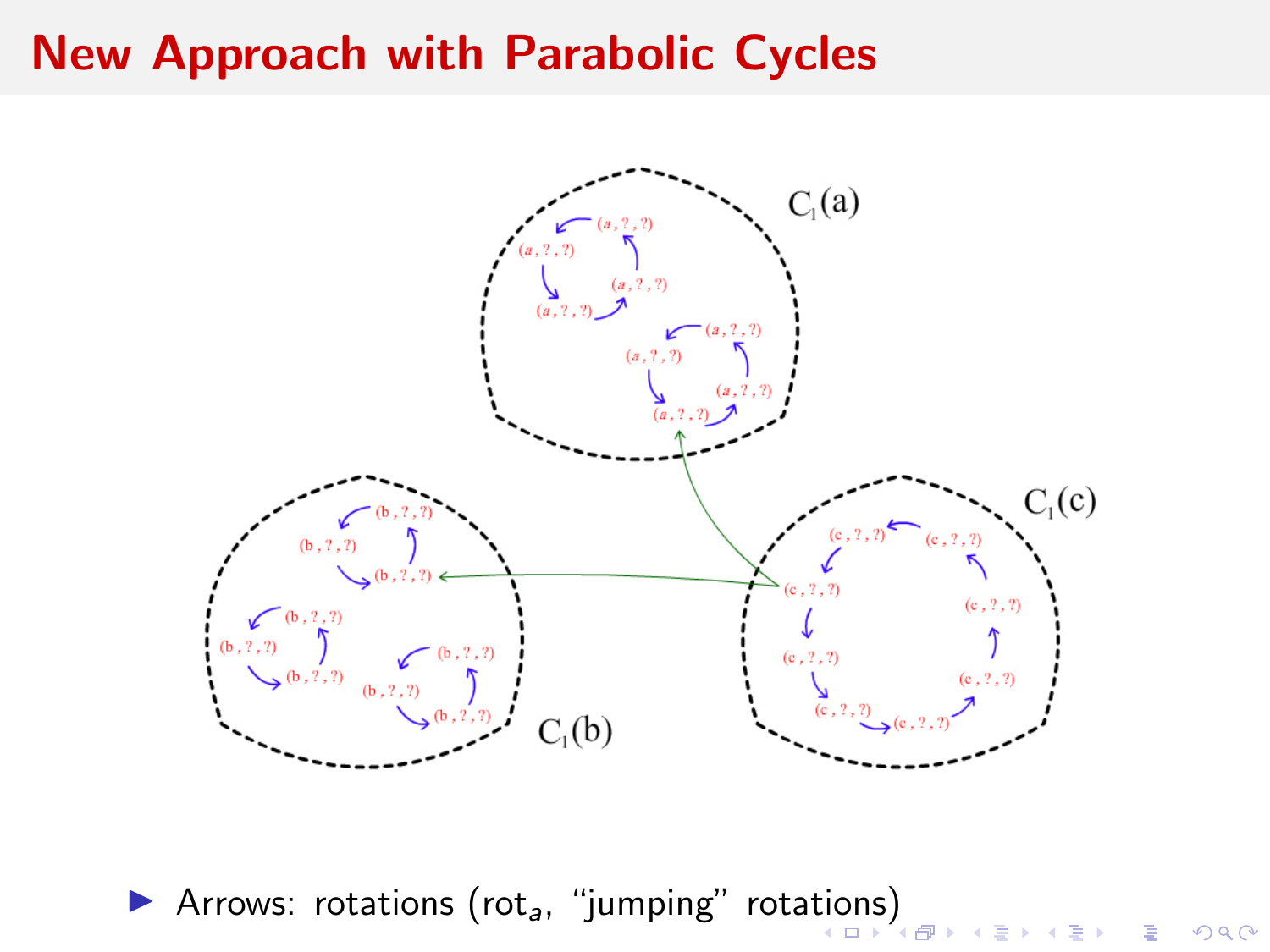#### <span id="page-17-0"></span>Parabolic Elements

► Elements in  $\{0, ..., p-1\}$  may be classified into one of three types: parabolic, hyperbolic, and elliptic (BGS)

- ▶ Parabolic elements exist iff  $p \equiv 1 \mod 4$
- $\triangleright$  Only two parabolic elements:  $x \equiv \pm 2 \mod p$
- $\blacktriangleright$  Parabolic elements are always maximal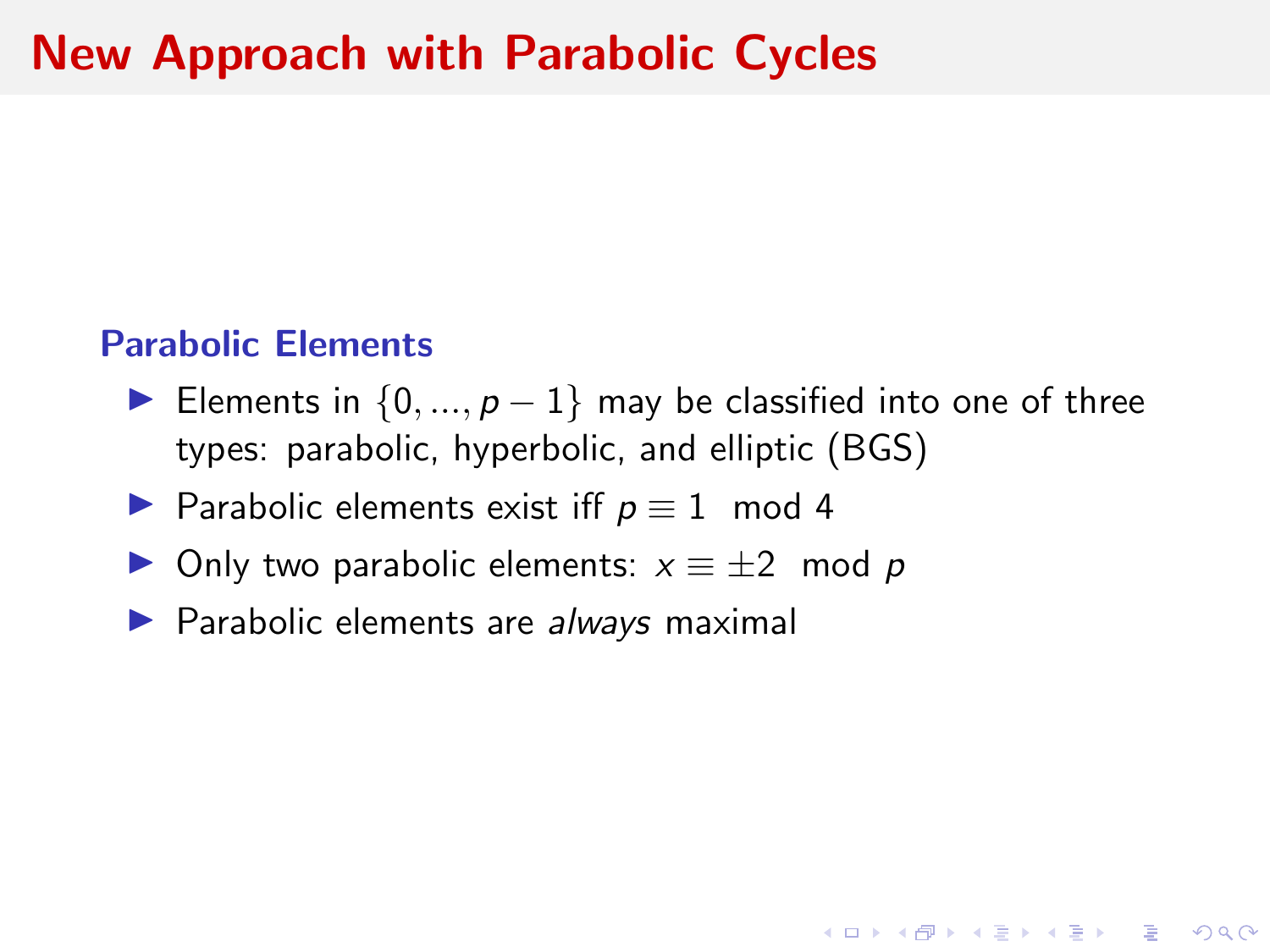#### Previously Known

Choose any  $t \in \{0, ..., p-1\}$ . There exists a Markov triple containing  $t$  which has another coordinate equal to a parabolic element.

► Why? Recall 
$$
x \equiv \pm 2 \mod p \implies x_1 = \pm \frac{2}{3}
$$
.

► BGS: For any  $t \in \mathbb{F}_p$  (with  $i^2 \equiv -1 \mod p$ ),

$$
C_1(\frac{2}{3}) = (\frac{2}{3}, t, t \pm \frac{2i}{3})
$$
  

$$
C_1(-\frac{2}{3}) = (-\frac{2}{3}, t, -t \pm \frac{2i}{3})
$$

 $\sim$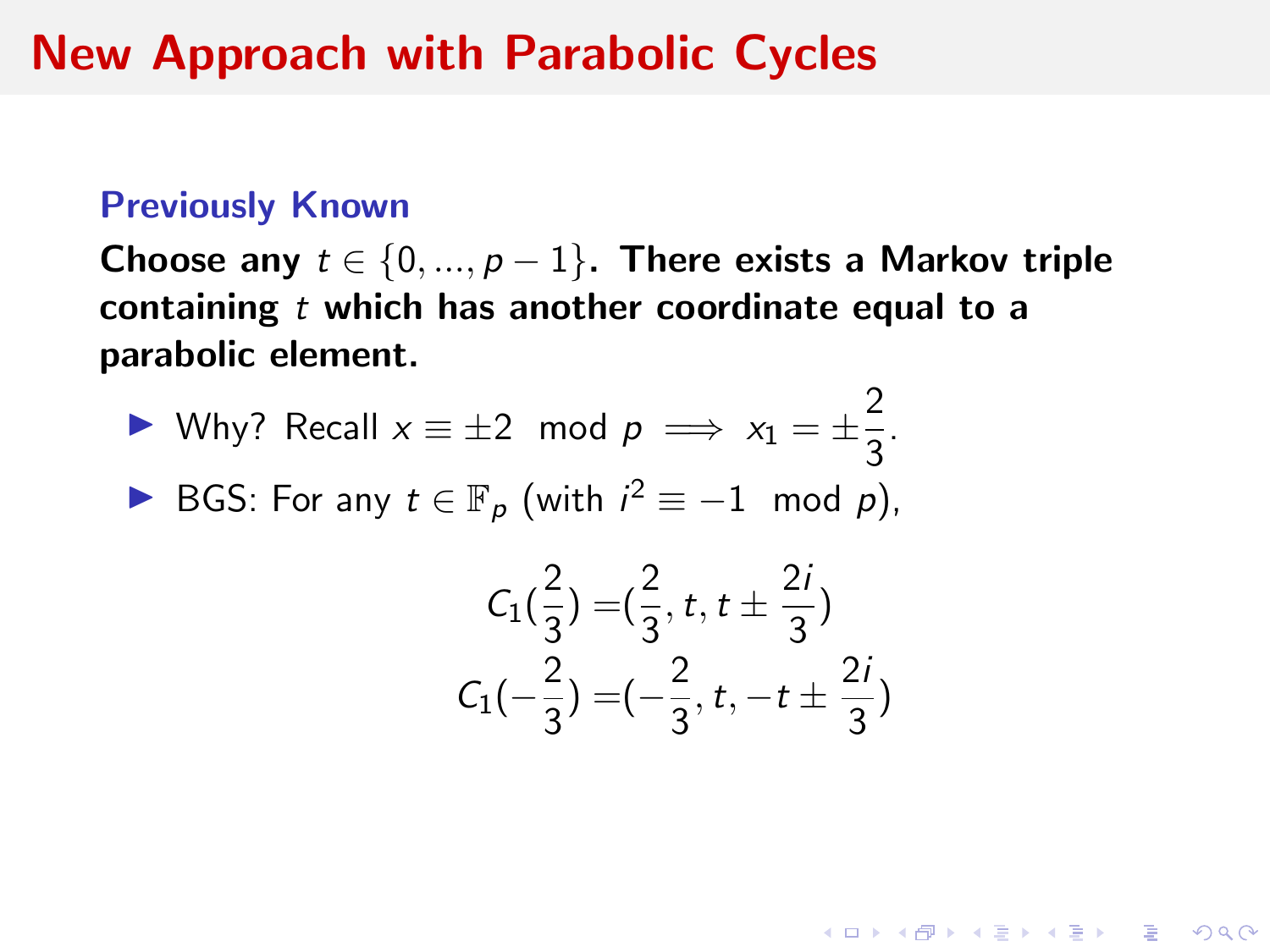#### Previously Known

Choose any  $t \in \{0, ..., p-1\}$ . There exists a Markov triple containing  $t$  which has another coordinate equal to a parabolic element.

$$
\triangleright \text{ Why? Recall } x \equiv \pm 2 \mod p \implies x_1 = \pm \frac{2}{3}.
$$

► BGS: For any  $t \in \mathbb{F}_p$  (with  $i^2 \equiv -1 \mod p$ ),

$$
C_1(\frac{2}{3}) = (\frac{2}{3}, t, t \pm \frac{2i}{3})
$$
  

$$
C_1(-\frac{2}{3}) = (-\frac{2}{3}, t, -t \pm \frac{2i}{3})
$$

**KORKAR KERKER SAGA** 

Question: How can we restate the above statement in terms of  $C_1(a)'s?$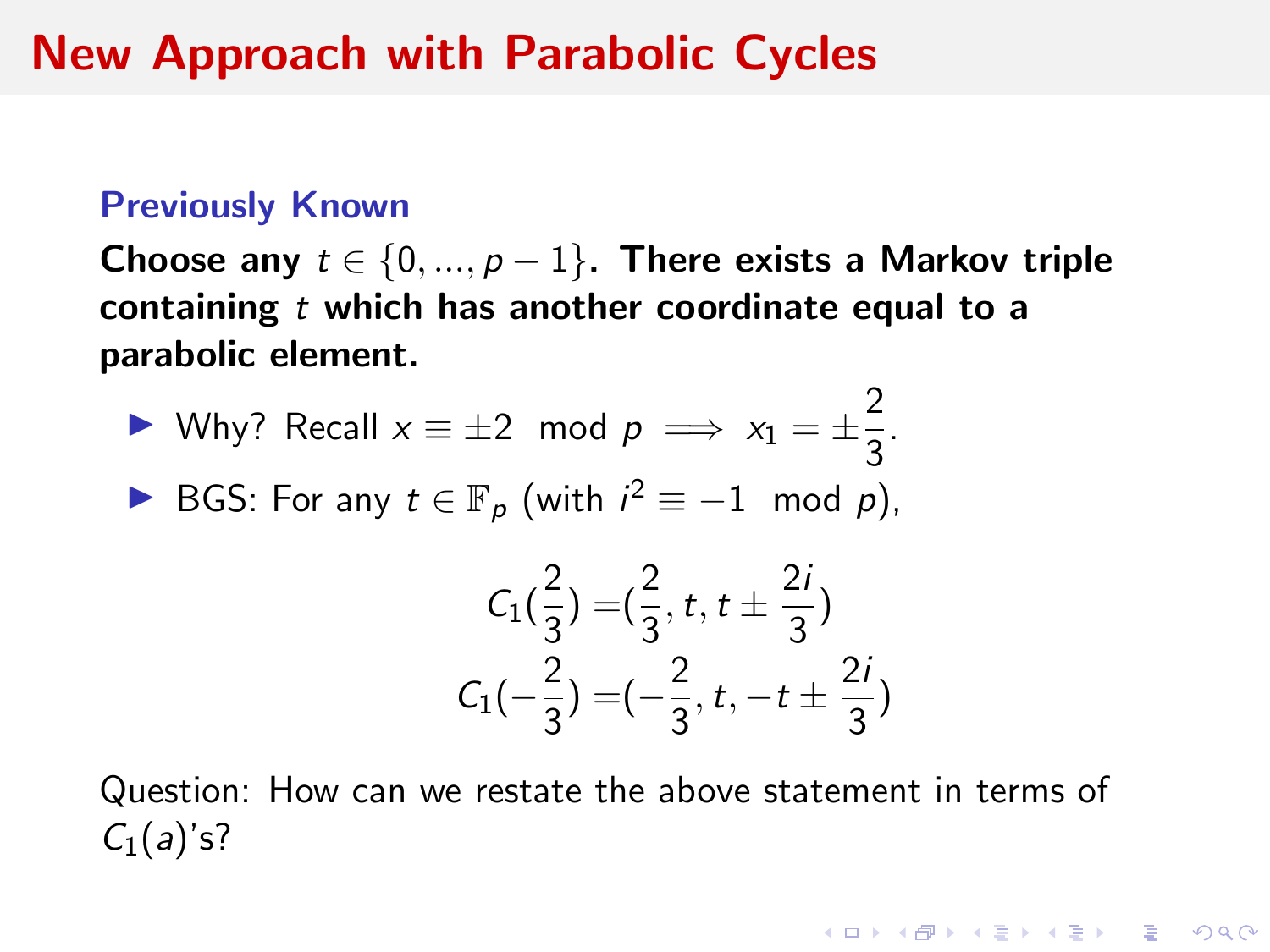#### Restated

 $C_1(a)$  contains a parabolic triple for every  $a \in \{0, ..., p-1\}$  if  $p \equiv 1 \mod 4$ .

K ロ ▶ K @ ▶ K 할 ▶ K 할 ▶ | 할 | © 9 Q @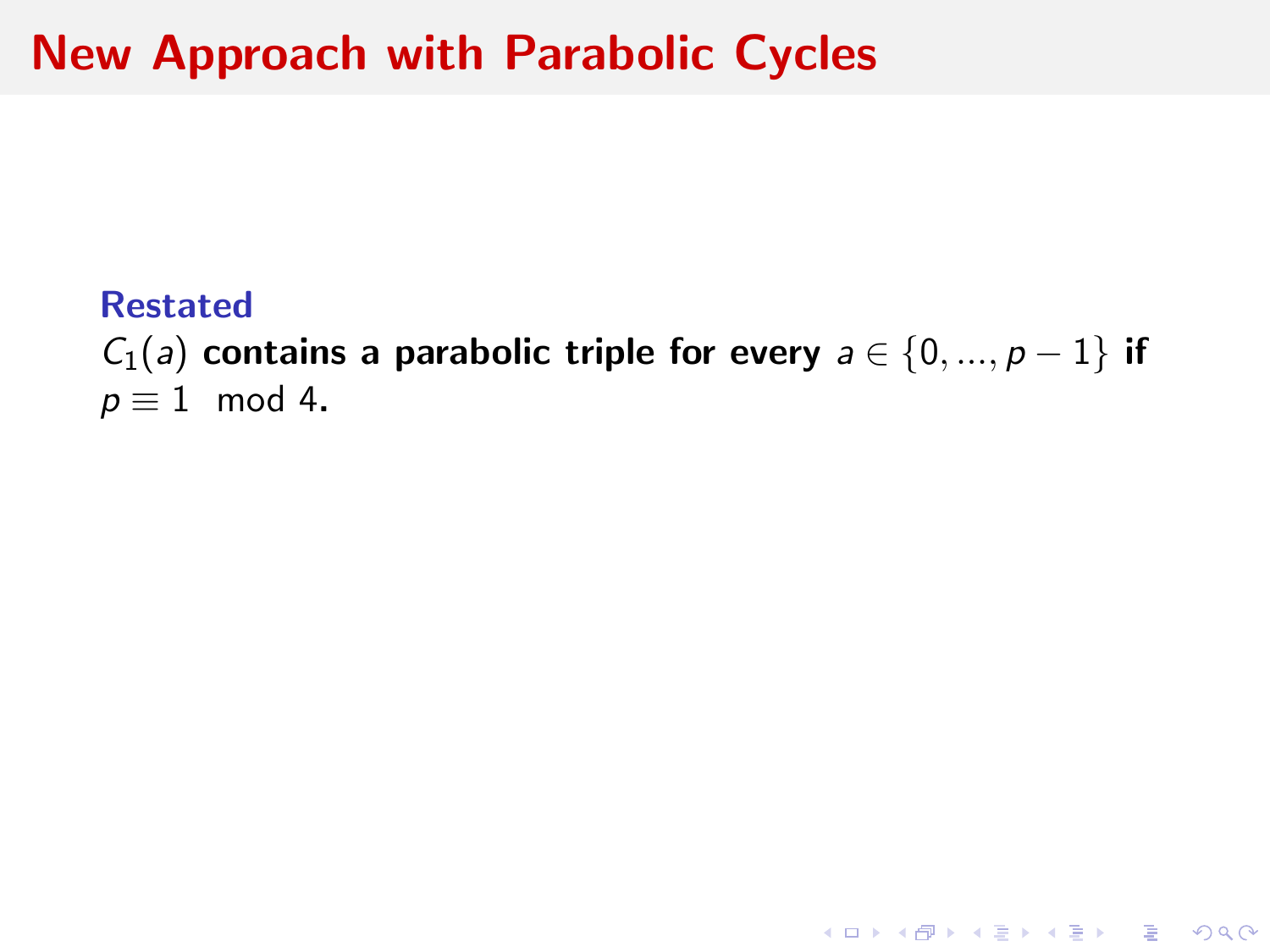#### <span id="page-21-0"></span>Restated

 $C_1(a)$  contains a parabolic triple for every  $a \in \{0, ..., p-1\}$  if  $p \equiv 1 \mod 4$ .

#### Theorem

For every  $a \in \{0, ..., p-1\}$ ,  $C_1(a)$  contains either 6 or 8 parabolic triples if  $p \equiv 1 \mod 4$ .

 $\triangleright$  Recall: Every parabolic triple is maximal and connected to the cage (which is connected).

**KORKARYKERKER POLO**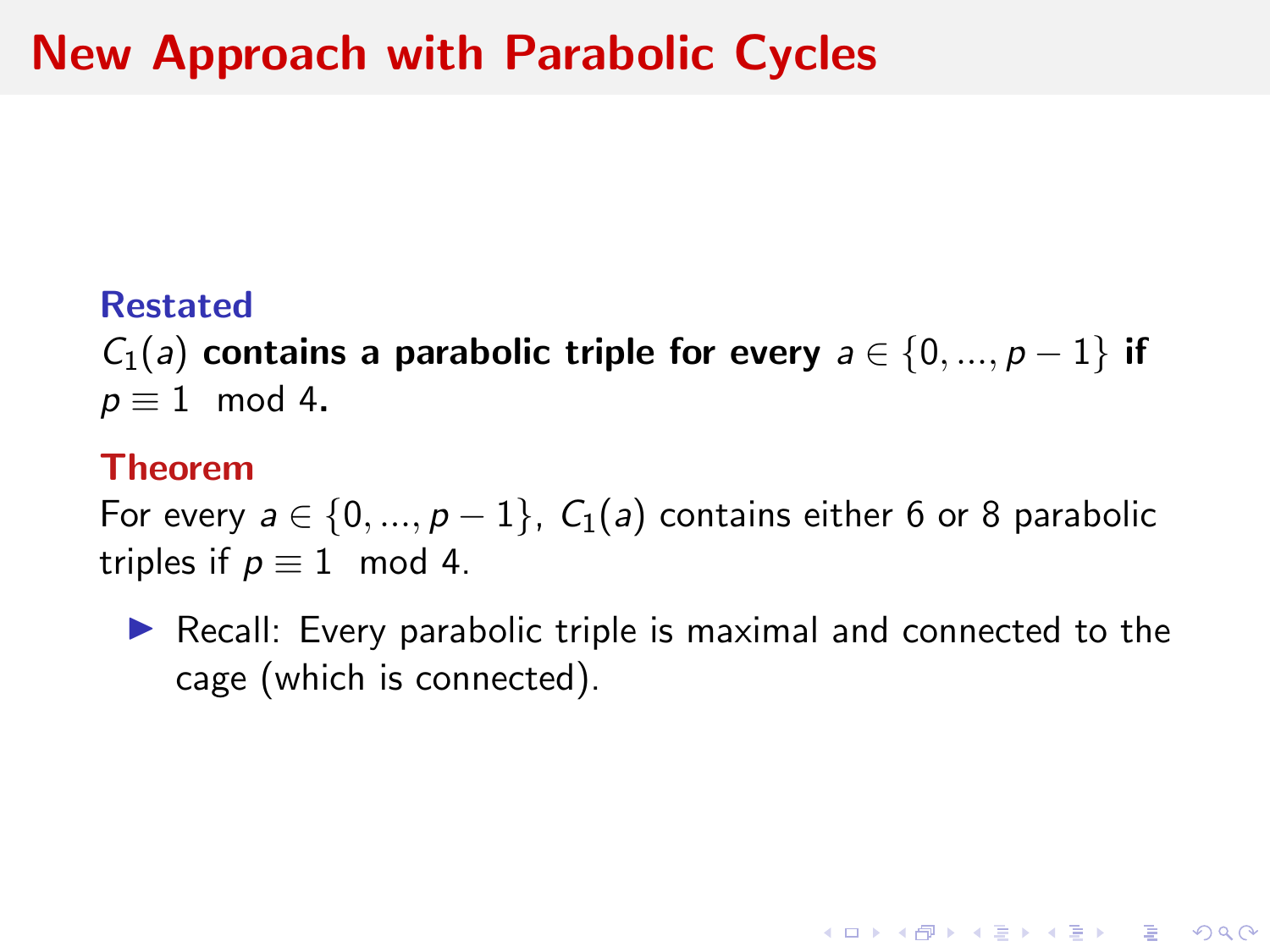<span id="page-22-0"></span>

Blue rot<sub>a</sub> orbits containing parabolic triples [are](#page-21-0)**[p](#page-23-0)[ar](#page-21-0)[a](#page-22-0)[b](#page-23-0)[o](#page-14-0)[li](#page-15-0)[c](#page-26-0) c[y](#page-15-0)c[le](#page-27-0)[s](#page-0-0)**[.](#page-33-0)

 $2990$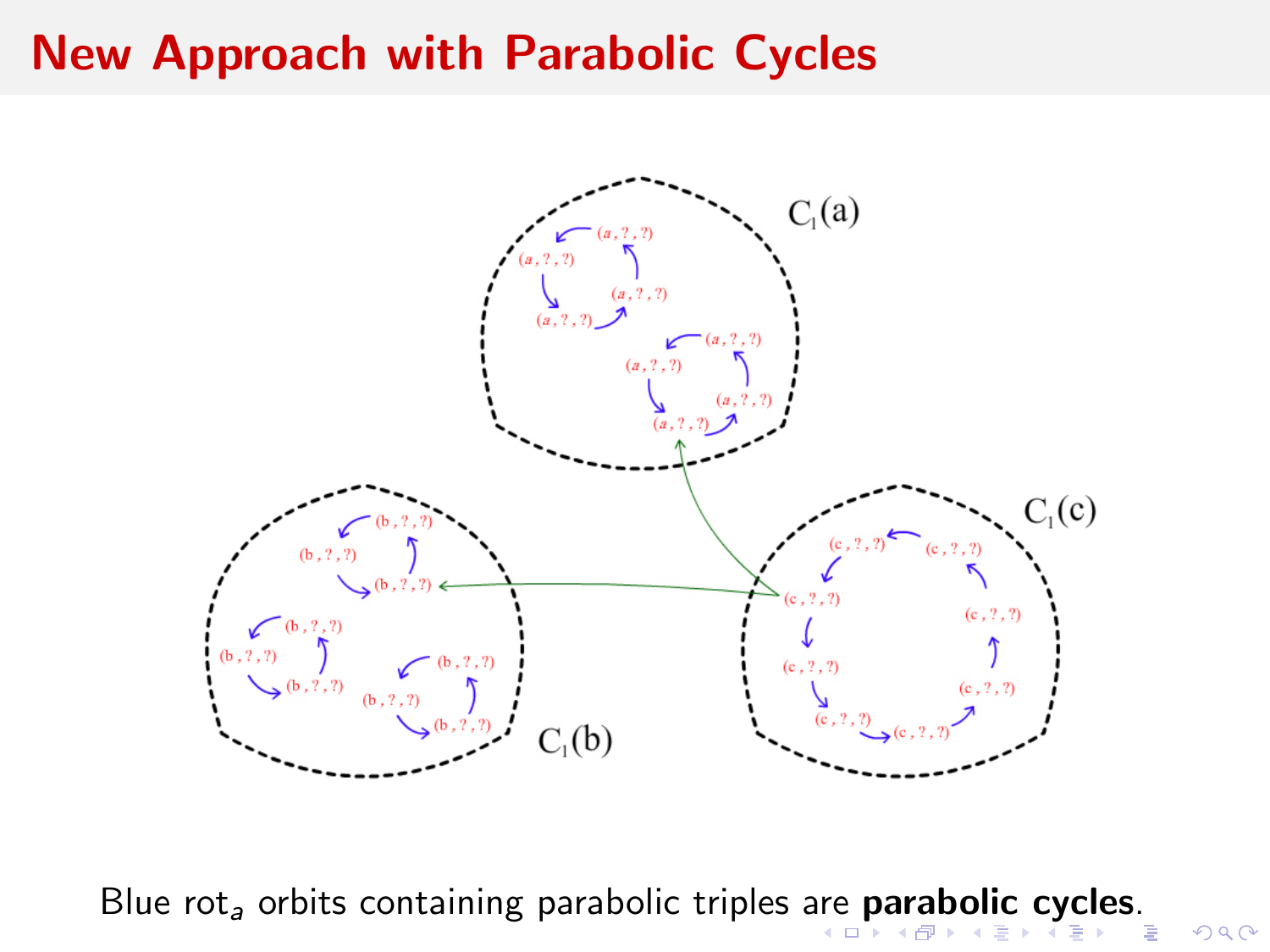<span id="page-23-0"></span>

| Prime Modulus | Parabolic Cycles/Orbits | Trpls. in P. Cyc./Total |
|---------------|-------------------------|-------------------------|
| 5             | 100%                    | 100%                    |
| 13            | 85%                     | 91.667%                 |
| 17            | 82.759%                 | 89.583%                 |
| 29            | 62.5%                   | 77.857%                 |
| 37            | 70.513%                 | 86.111%                 |
| 41            | 61.345%                 | 78.429%                 |
| 53            | 61.364%                 | 80.342%                 |
| 61            | 58.333%                 | 82%                     |
| 73            | 55.385%                 | 81.404%                 |
| 89            | 45.161%                 | 72.446%                 |
| 97            | 47.923%                 | 77.220%                 |
| 101           | 49.102%                 | 75.369%                 |

K ロ ▶ K @ ▶ K 할 ▶ K 할 ▶ | 할 | ⊙Q @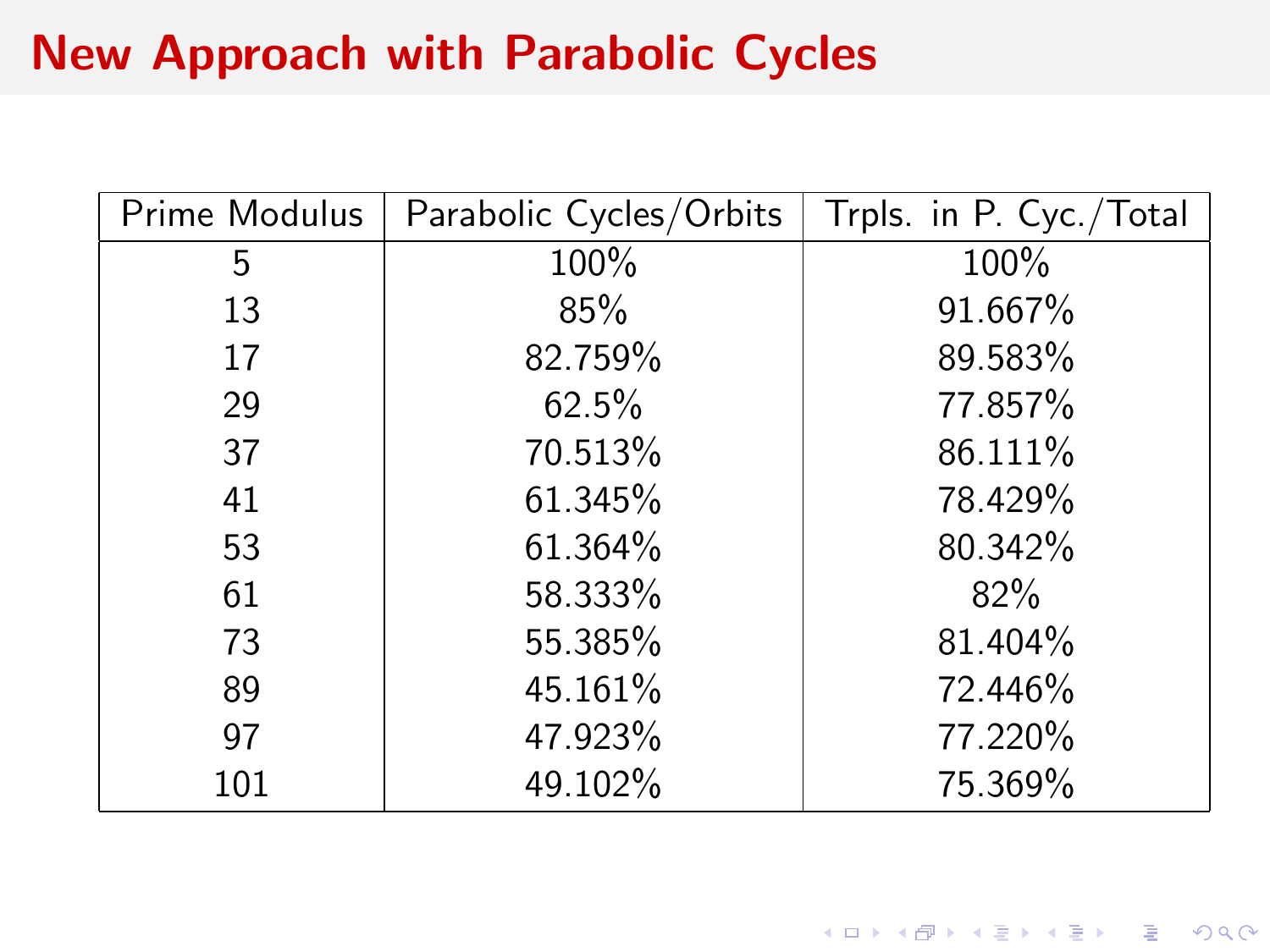Approach Advantages

 $\blacktriangleright$  Visualize structure of  $\hat{G}_p$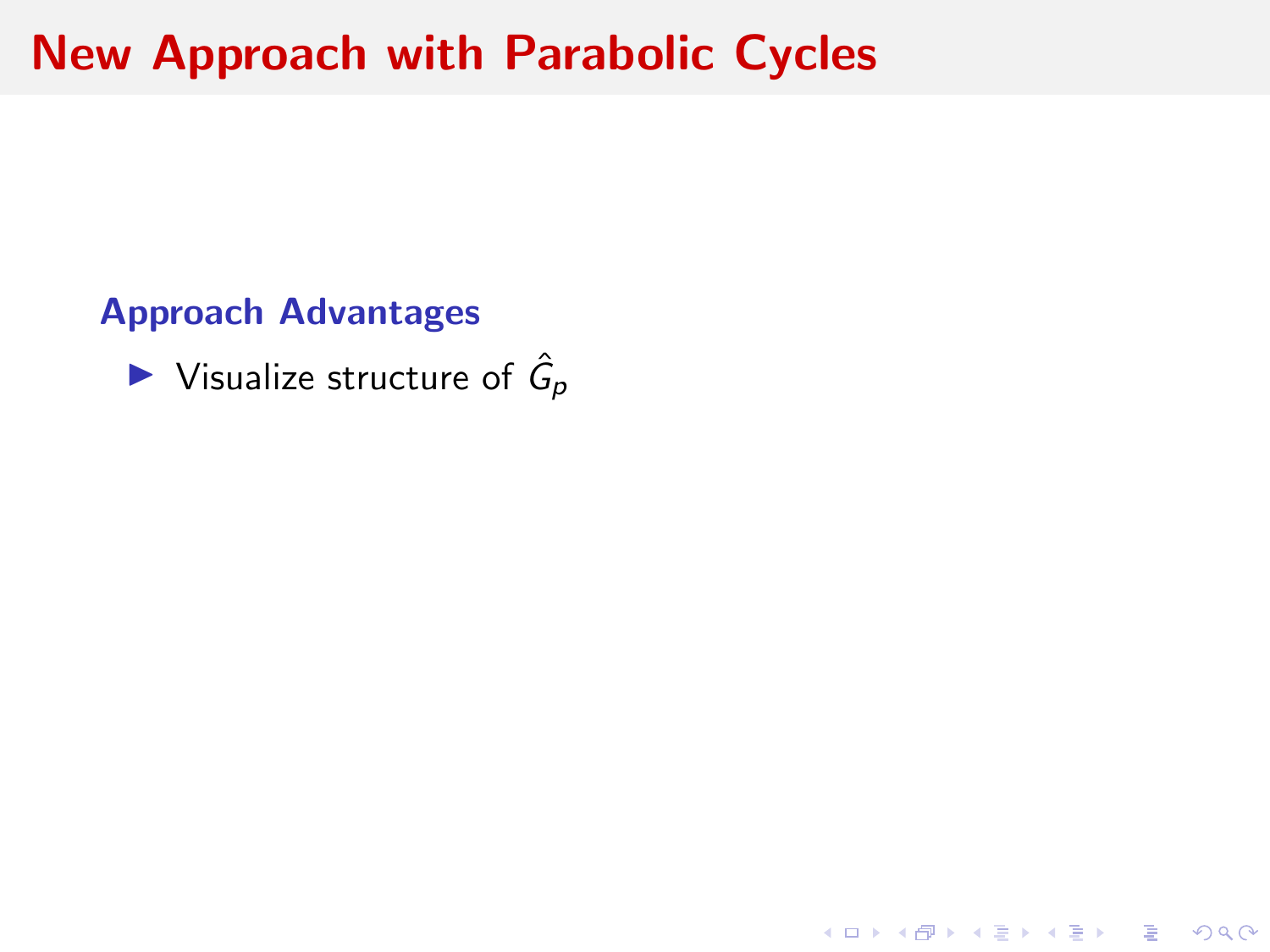### Approach Advantages

- $\blacktriangleright$  Visualize structure of  $\hat{G}_p$
- ▶ Parabolic elements easy to find  $(\pm 2 \mod p) \implies$  parabolic cycles easy to find

**KORK ERKER ADAM ADA**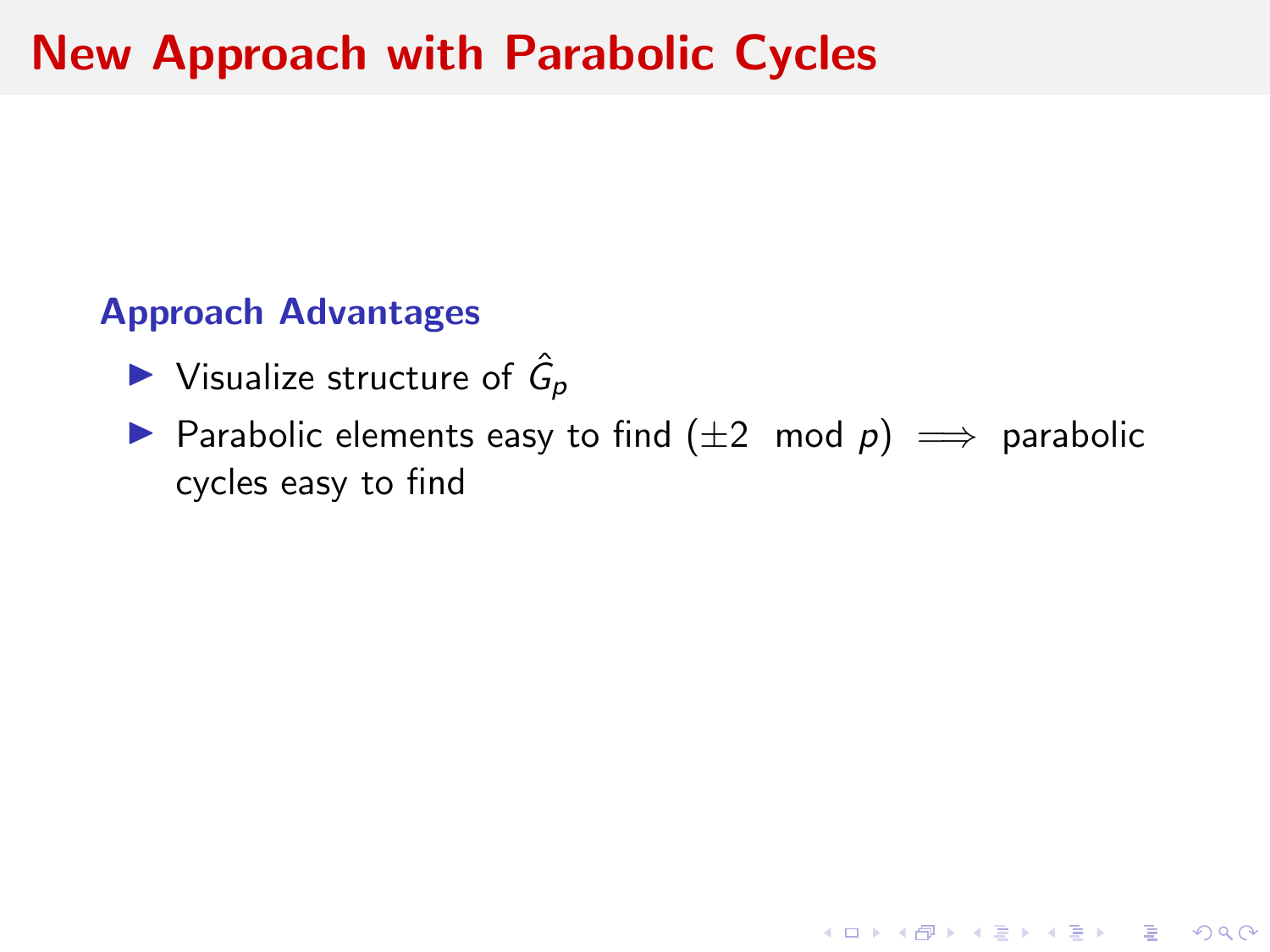#### <span id="page-26-0"></span>Approach Advantages

- $\blacktriangleright$  Visualize structure of  $\hat{G}_p$
- ▶ Parabolic elements easy to find  $(\pm 2 \mod p) \implies$  parabolic cycles easy to find
- $\blacktriangleright$  Mathematical insights to assess connectedness:
	- ▶ Order of  $a \in \mathbb{F}_p$  indicates connectivity for an entire class of Markov triples (in  $C_1(a)$ )

**KORKAR KERKER SAGA** 

Distributions of orders in  $\mathbb{F}_p$  indicates connectivity for  $\hat{G}_p$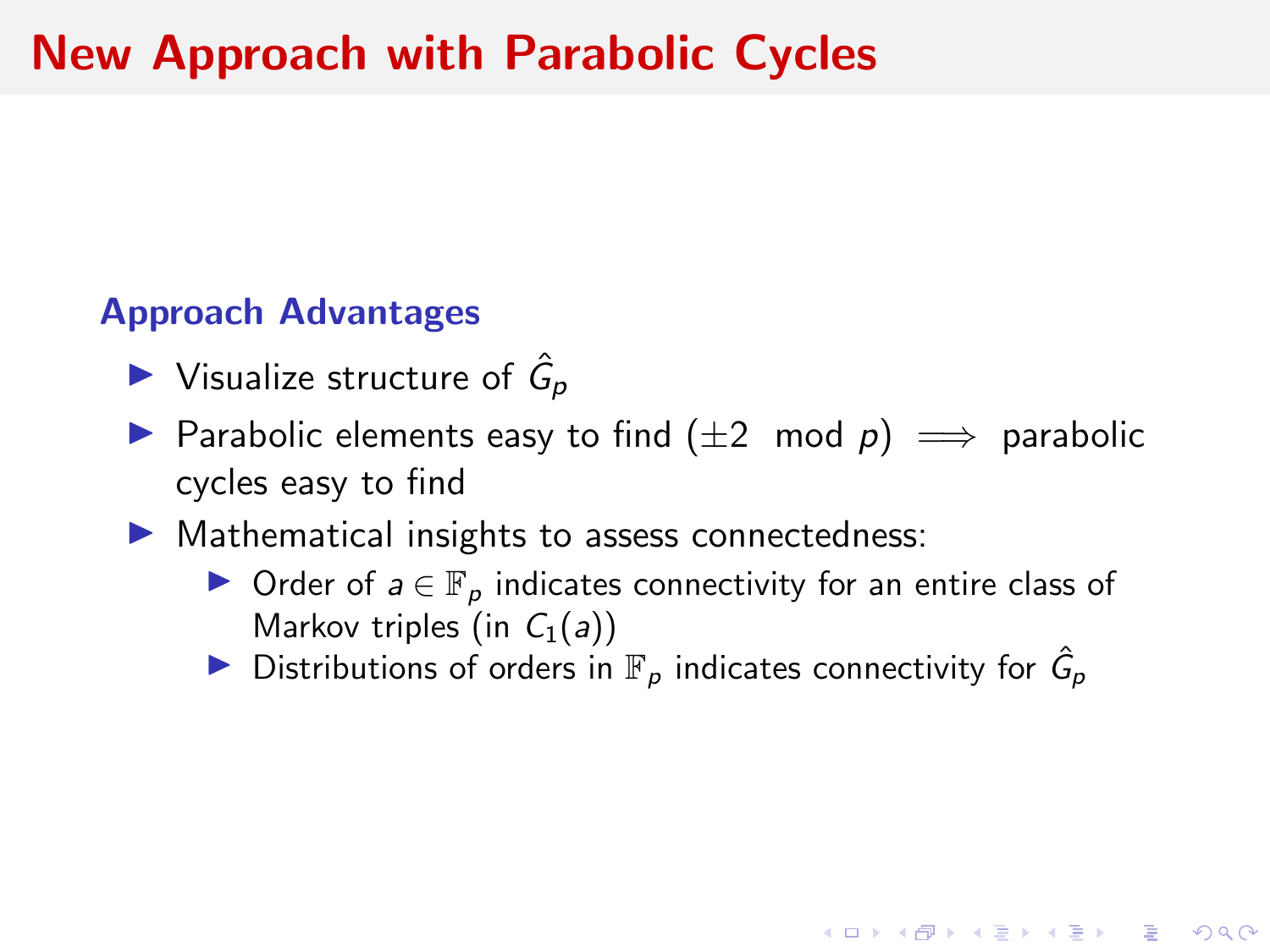<span id="page-27-0"></span>Examining orbital structures in  $C_1(a)$ 's  $\implies$  seeing MANY examples.

KO K K Ø K K E K K E K V K K K K K K K K K

One was especially interesting.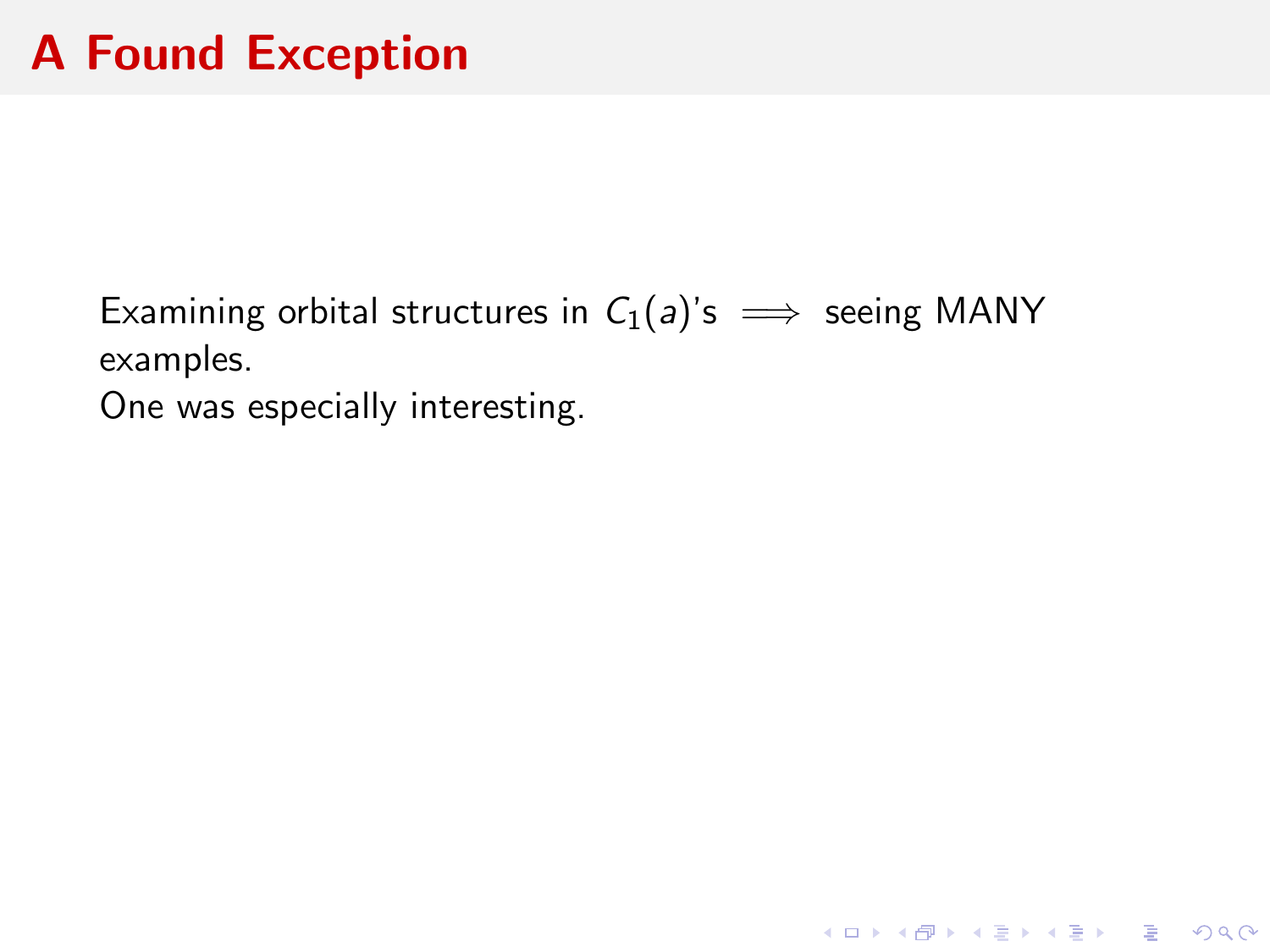Examining orbital structures in  $C_1(a)$ 's  $\implies$  seeing MANY examples.

One was especially interesting.

#### Theorem

Suppose we exclude the trivial Markov solution  $(0, 0, 0)$ . Then,

**1.** if 
$$
p \equiv 1 \mod 4
$$
,  $|C_1(0)| = 2(p-1)$ , and

**2.** if 
$$
p \equiv 3 \mod 4
$$
,  $|C_1(0)| = 0$ .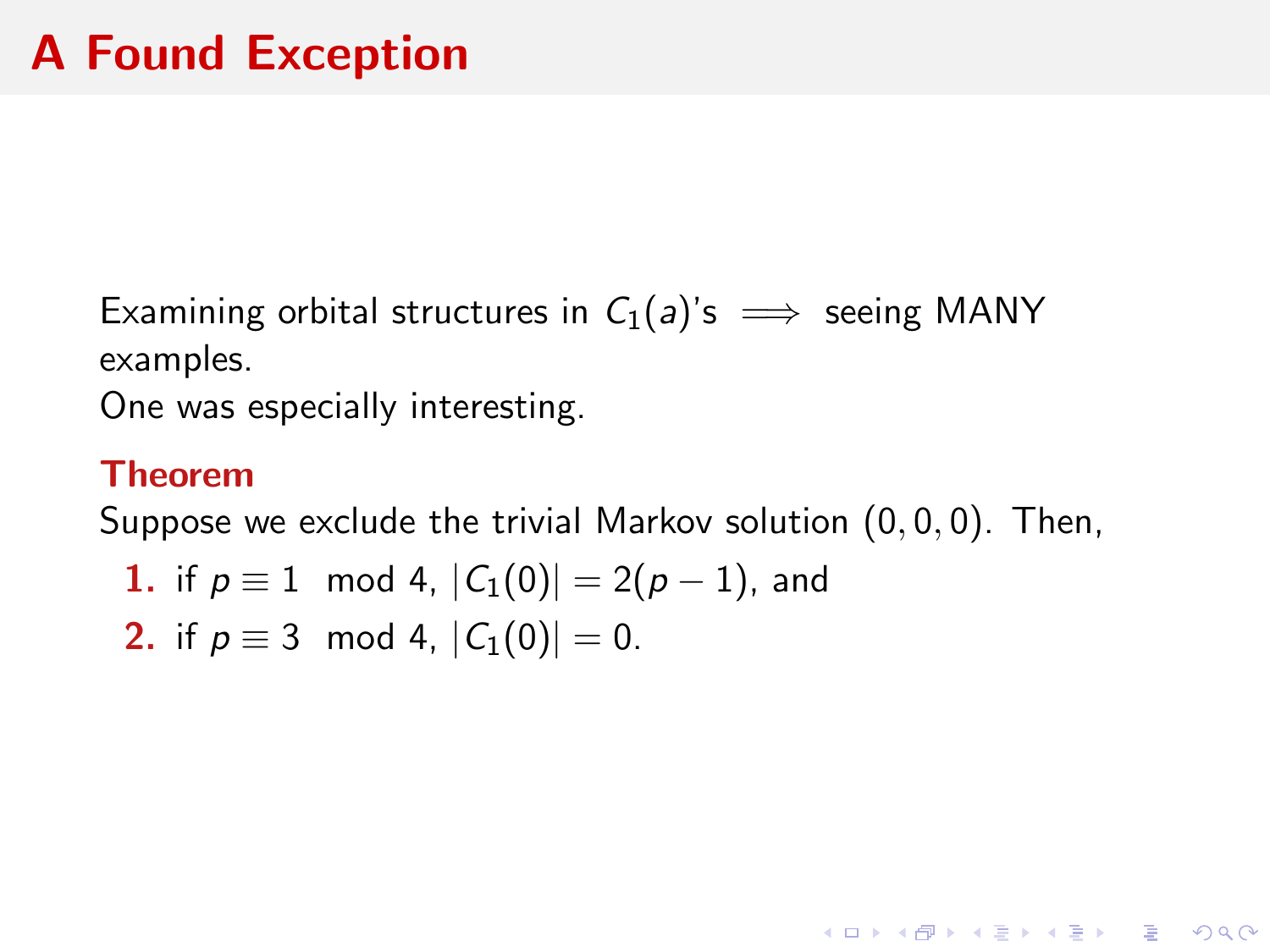# A Found Exception

### An Exception?

 $\triangleright$  A fundamental previous result by BGS implied

**Kロトメ部トメミトメミト ミニのQC** 

1. if 
$$
p \equiv 1 \mod 4
$$
,  $|C_1(0)| = p - 1$ , and

2. if 
$$
p \equiv 3 \mod 4
$$
,  $|C_1(0)| = p + 1$ .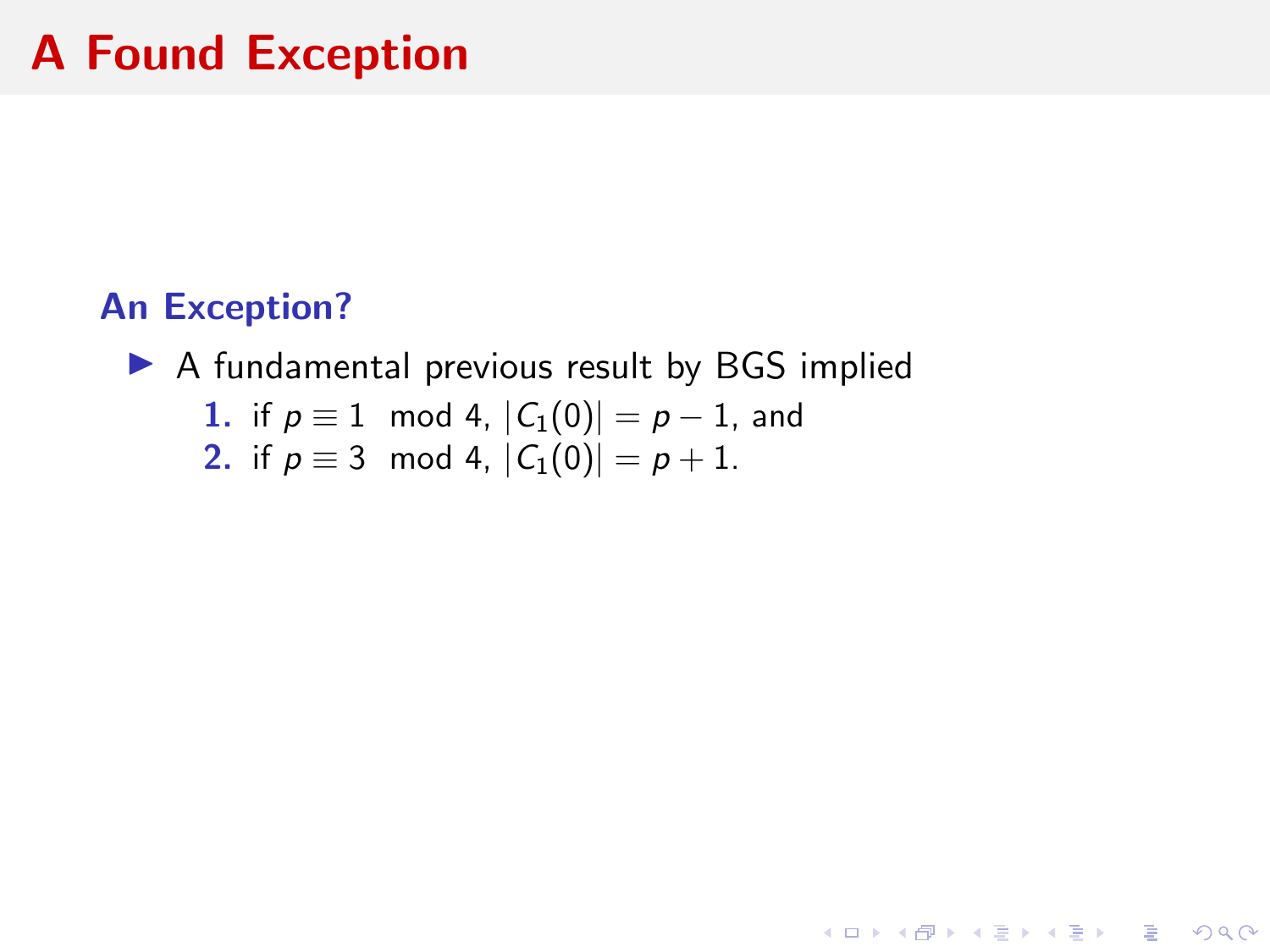# A Found Exception

### An Exception?

- $\triangleright$  A fundamental previous result by BGS implied
	- 1. if  $p \equiv 1 \mod 4$ ,  $|C_1(0)| = p 1$ , and
	- 2. if  $p \equiv 3 \mod 4$ ,  $|C_1(0)| = p + 1$ .
- $\blacktriangleright$  The proof was merely sketched...
- But for all  $a \neq 0$ , the BGS result has been experimentally accurate.

**KORKARYKERKER POLO**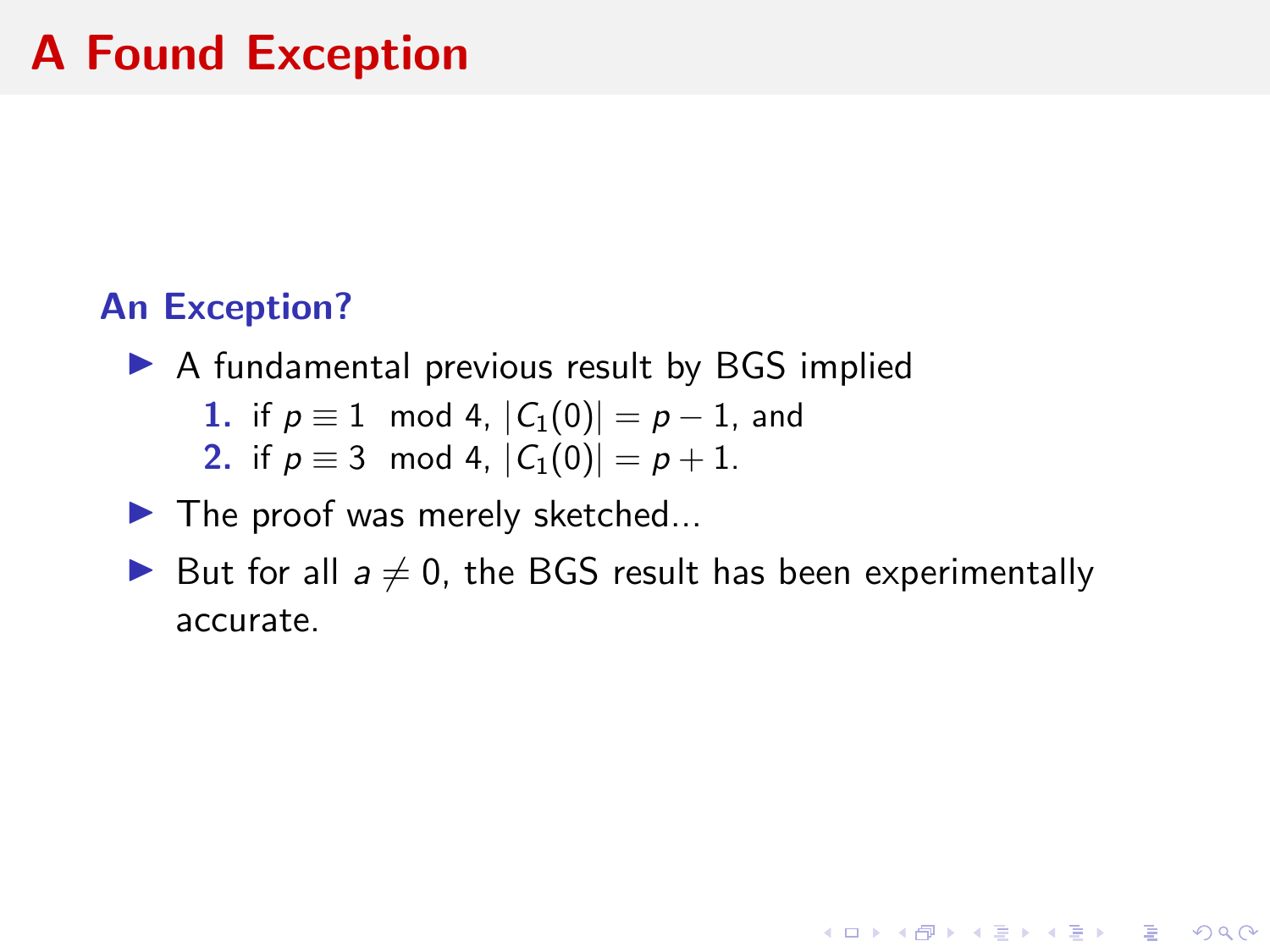# A Found Exception

### An Exception?

- $\triangleright$  A fundamental previous result by BGS implied
	- 1. if  $p \equiv 1 \mod 4$ ,  $|C_1(0)| = p 1$ , and
	- 2. if  $p \equiv 3 \mod 4$ ,  $|C_1(0)| = p + 1$ .
- $\blacktriangleright$  The proof was merely sketched...
- But for all  $a \neq 0$ , the BGS result has been experimentally accurate.

**KORKARYKERKER POLO** 

 $\blacktriangleright$  "Wait...so what's actually going on?"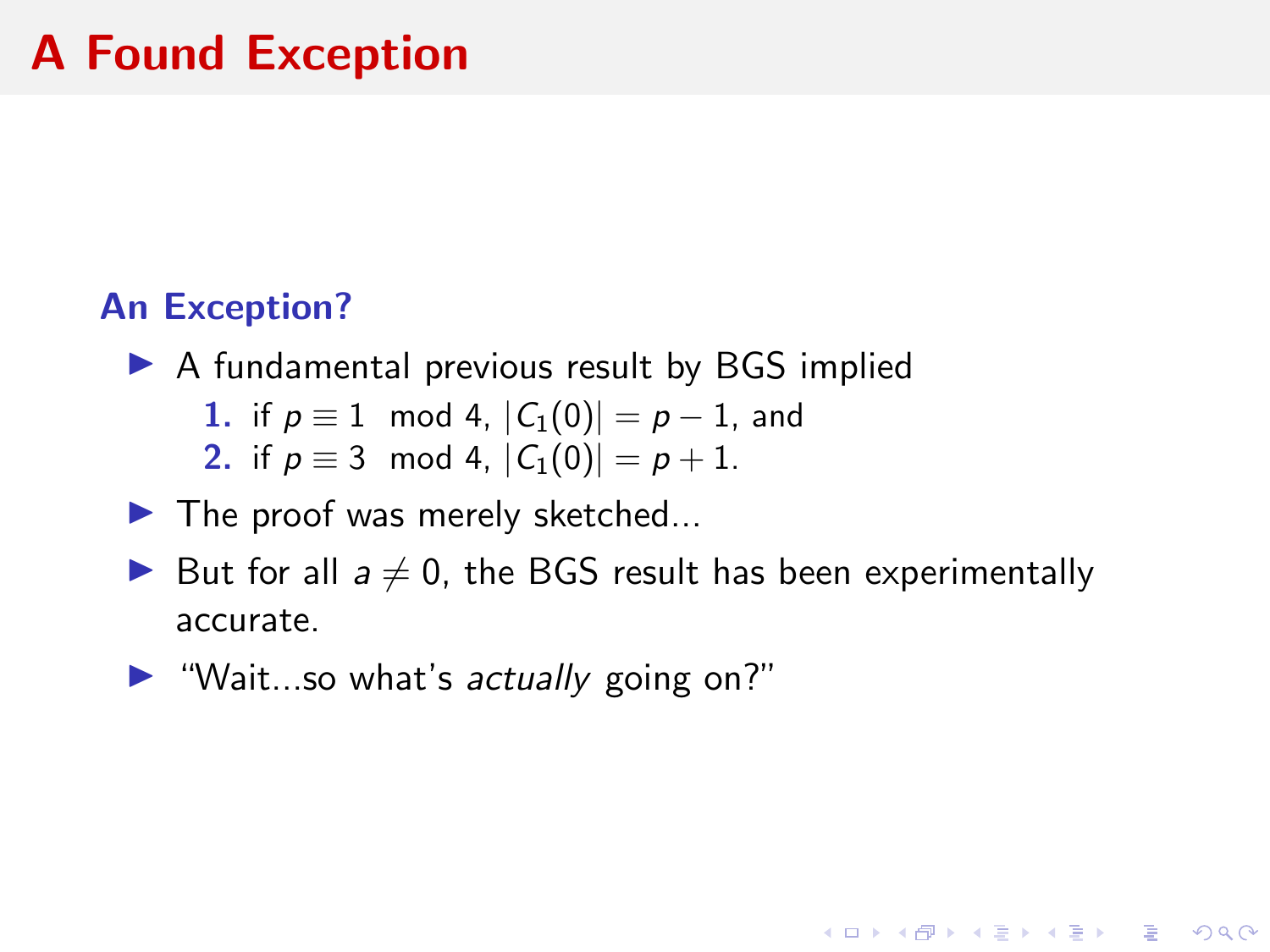#### Proof Sketch

When  $x_1 = 0$ , the Markov equation simplifies

$$
x_1^2 + x_2^2 + x_3^2 - 3x_1x_2x_3 \equiv 0 \mod p
$$
  

$$
\implies x_2^2 \equiv -x_3^2 \mod p
$$

The number of solutions, and size of  $C_1(a)$ , depends upon  $(\frac{-1}{p})$ . This is equivalent to asking p mod 4. If  $p \equiv 1 \mod 4$ , there are  $p-1=|\mathbb{F}_p^*|$  choices for  $x_3$  and 2 choices for  $x_2$ , namely  $\pm x_2$ . If  $p \equiv 3 \mod 4$ , there are no solutions.

**KORKAR KERKER SAGA**